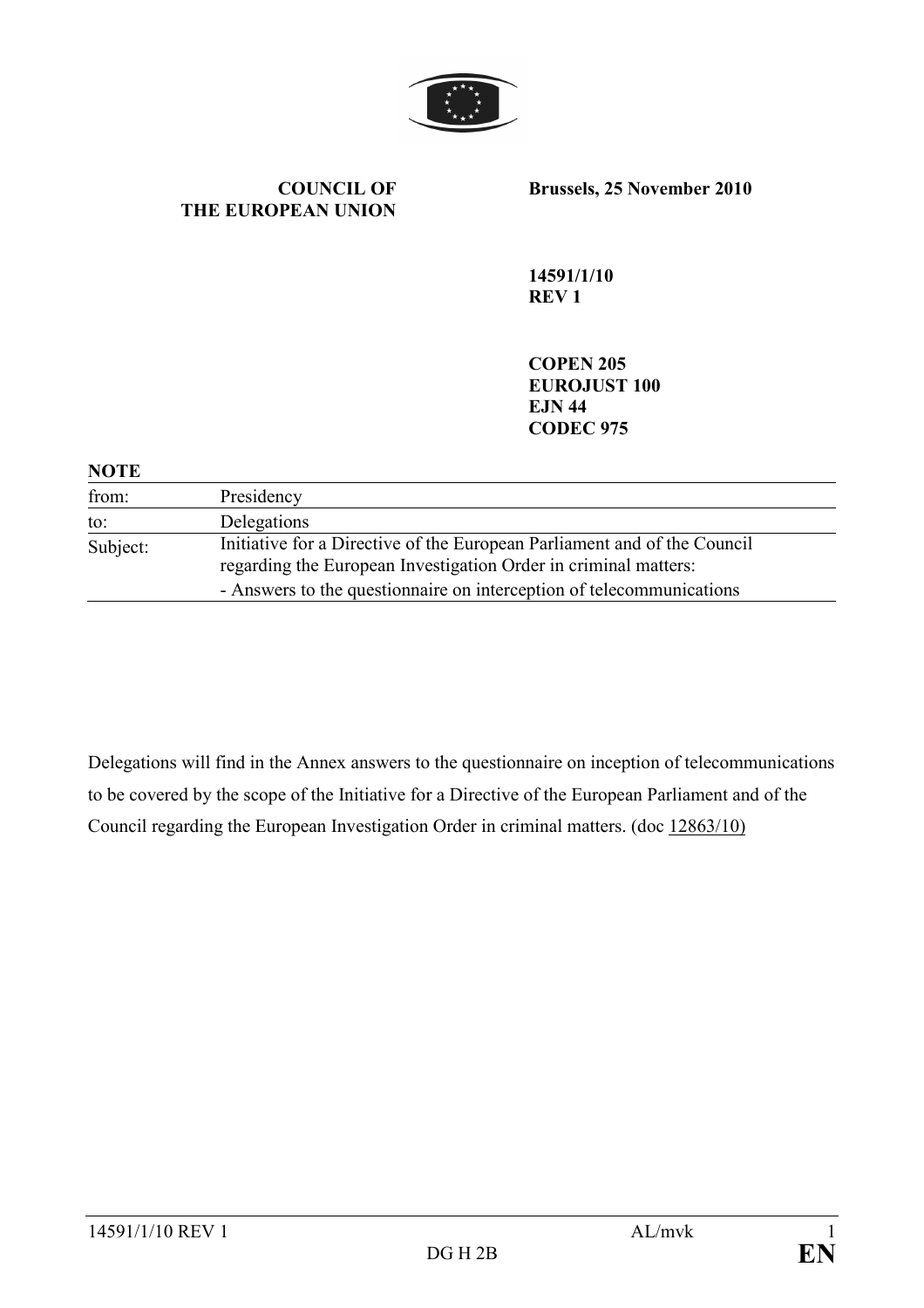The questionnaire concerns 4 types of situations. Only type 1 is currently covered in the draft Directive.<br>- Type 1: Ordinary interception of telecommunications without immediate transmission:

- Type 1: Ordinary interception of telecommunications without immediate transmission;
- Type 2: Ordinary interception of telecommunications with immediate transmission;
- Type 3: Interception of satellite telecommunications (relation between the requesting State and the State hosting the terrestrial station);
	- ▪Type 3a: the interception of telecommunications takes place in the State hosting the terrestrial station and the result is later forwarded to the requesting State;
	- ▪Type 3b: telecommunications are intercepted in the State hosting the terrestrial station but immediately transmitted to the requesting State;
	- ▪Type 3c: the interception of telecommunications takes place in the requesting State, which uses a remote control system to activate the transmission of telecommunications from the terrestrial station to one of its telecommunication service providers; -
- Type 4: Interception of telecommunications in cases where the requesting State does not need the technical assistance of the Member State where the target is located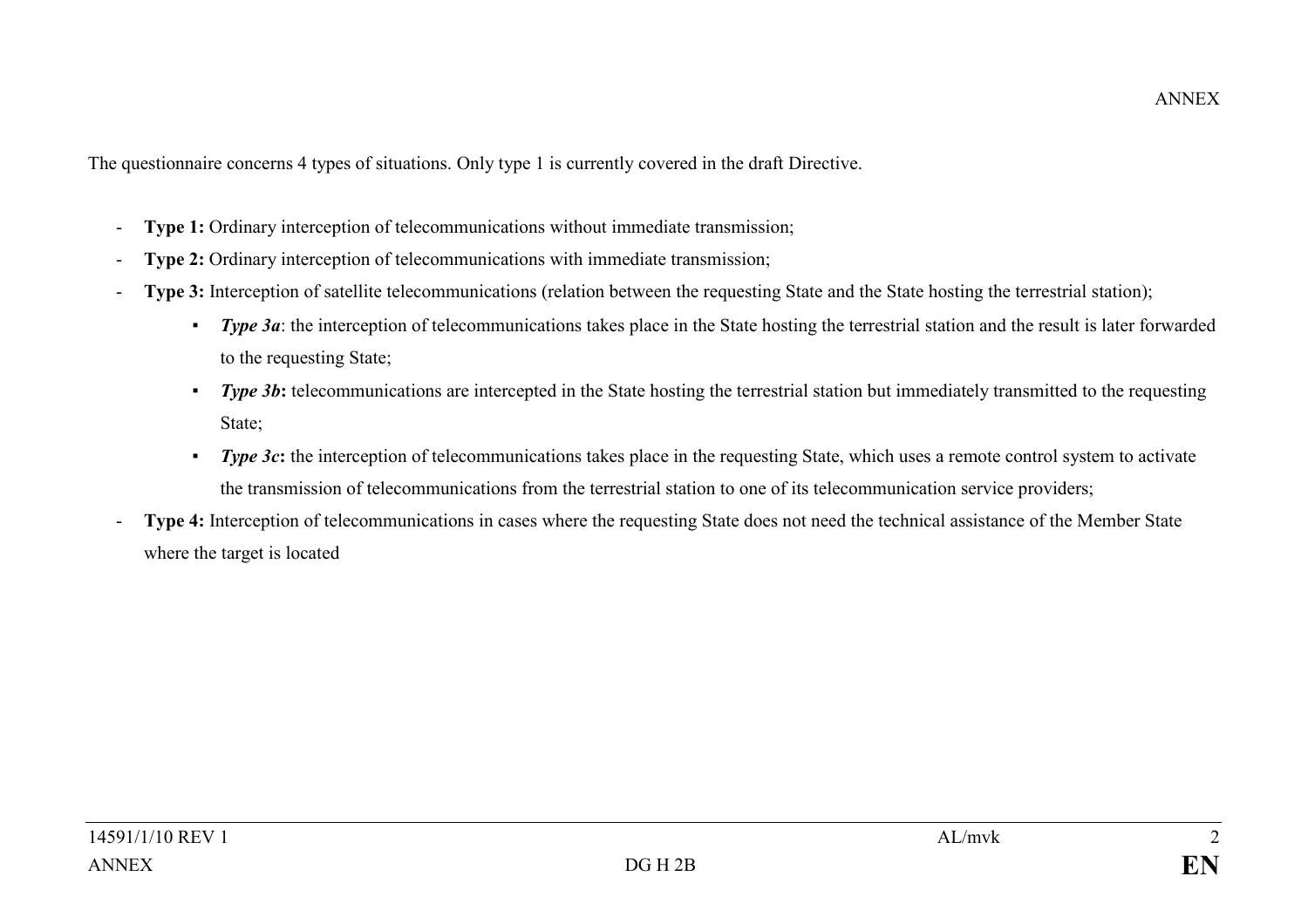| <b>Member</b><br><b>State</b> | Type 1                                                                                                                                                                                                                                                                                                                                                              | Type 2                                                                                                                                                                                                                                                                                                                                   | Type 3                                                                                                                                                                                                                                                                                                                                                    | Type 4                                                                                                                                                                         | <b>Other information</b> |
|-------------------------------|---------------------------------------------------------------------------------------------------------------------------------------------------------------------------------------------------------------------------------------------------------------------------------------------------------------------------------------------------------------------|------------------------------------------------------------------------------------------------------------------------------------------------------------------------------------------------------------------------------------------------------------------------------------------------------------------------------------------|-----------------------------------------------------------------------------------------------------------------------------------------------------------------------------------------------------------------------------------------------------------------------------------------------------------------------------------------------------------|--------------------------------------------------------------------------------------------------------------------------------------------------------------------------------|--------------------------|
| AT                            | This<br>form<br>of<br>of<br>interception<br>telecommunications<br>is used frequently<br>(both as a requesting)<br>and as a requested<br>state) and usually<br>successfully.<br>Statistics on<br>the<br>number of cases in<br>the last 5 years as a<br>requesting State, as a<br>requested State and<br>of requests that were<br>successfully<br>executed are<br>not | This<br>form<br>of<br>cooperation<br>is<br>technically possible<br>in Austria and used<br>with<br>a<br>certain<br>regularity.<br>However, statistics<br>on the number of<br>cases in the last 5<br>years as a requesting<br>State, as a requested<br>State and of requests<br>that<br>were<br>successfully<br>executed are<br>available. | Austria<br>does<br>not<br>terrestrial<br>host a<br>station for satellite<br>telecommunications.<br><b>Statistics</b><br>on the<br>number of cases in<br>the last 5 years as a<br>requesting State, as a<br>requested State and<br>of requests that were<br>successfully<br>executed are not<br>available.<br>not   Measures to make<br>the use of the so- | <b>Statistics</b><br>the<br>on<br>number of cases as a<br>requesting State, as a<br>requested State and<br>of opposition to this<br>type of interception<br>are not available. |                          |
|                               | available.                                                                                                                                                                                                                                                                                                                                                          |                                                                                                                                                                                                                                                                                                                                          | called<br>"remote"<br>control" system have<br>not been taken.                                                                                                                                                                                                                                                                                             |                                                                                                                                                                                |                          |
| <b>BE</b>                     | In the last 5 years,<br>Belgium<br>had<br>350<br>approximately<br>cases of this type of<br>interception<br>of                                                                                                                                                                                                                                                       | This<br>of<br>type<br>interception<br>of<br>telecommunications<br>is not<br>used<br>in<br>Belgium,<br>due<br>to                                                                                                                                                                                                                          | Belgium<br>has<br>no<br>experience in the<br>field of satellite-<br>interception.                                                                                                                                                                                                                                                                         | There is no statistic<br>data on this type of<br>interception<br>available.                                                                                                    |                          |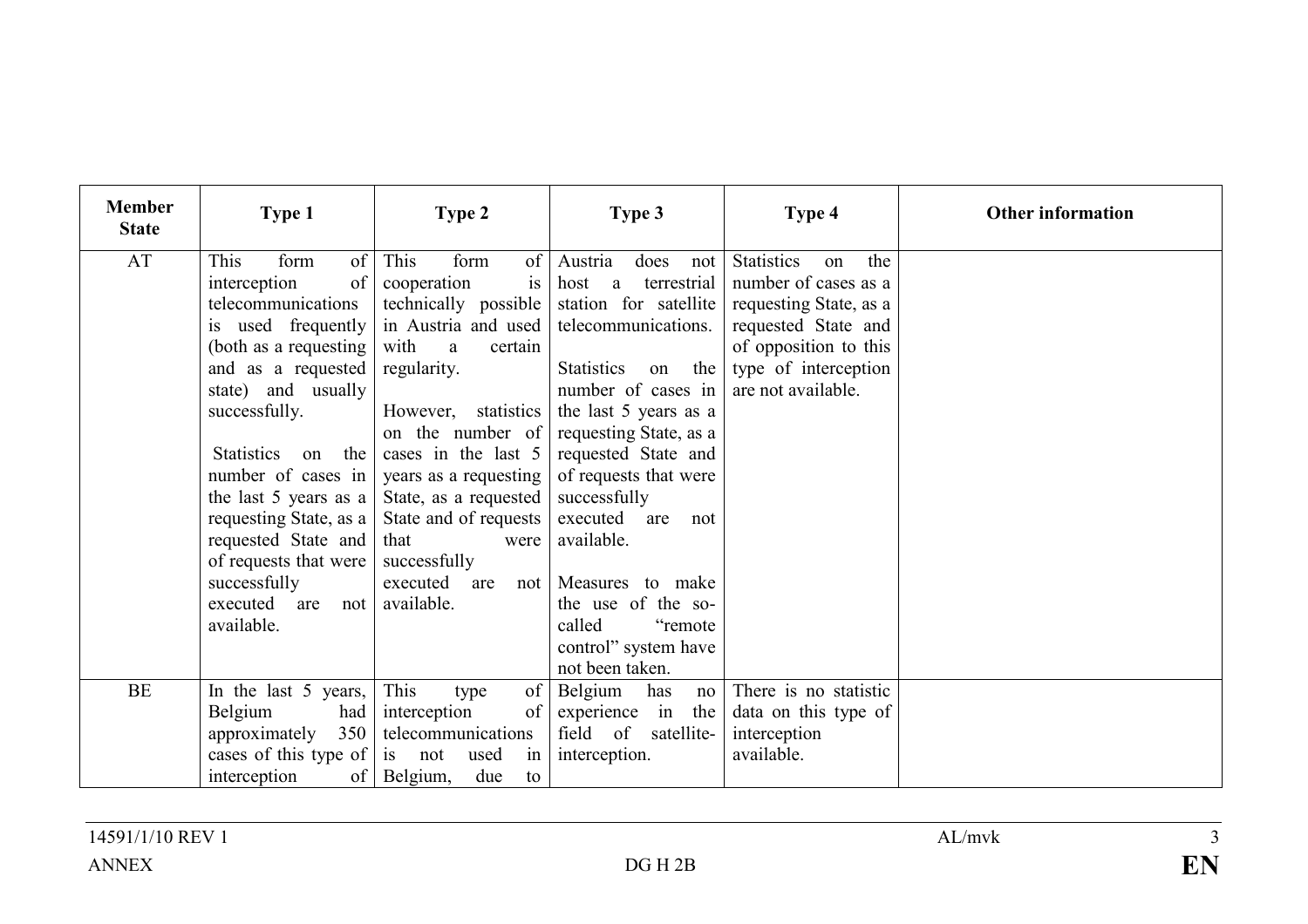|           | telecommunications.<br>Unfortunately,<br>we<br>do<br>not<br>have<br>available<br>statistics<br>on the number of<br>in<br>which<br>cases<br>Belgium acted<br>as,<br>respectively,<br>a<br>requesting<br><sub>or</sub><br>$\rm{a}$<br>requested state. | technical difficulties.                                                                                                                                                                                                                                                                                                                              |                                                                                                                                                                                                                                                                                                                                                                                                                                                       |                                                                                                                                                                                                                                                                                                                                                                    |  |
|-----------|------------------------------------------------------------------------------------------------------------------------------------------------------------------------------------------------------------------------------------------------------|------------------------------------------------------------------------------------------------------------------------------------------------------------------------------------------------------------------------------------------------------------------------------------------------------------------------------------------------------|-------------------------------------------------------------------------------------------------------------------------------------------------------------------------------------------------------------------------------------------------------------------------------------------------------------------------------------------------------------------------------------------------------------------------------------------------------|--------------------------------------------------------------------------------------------------------------------------------------------------------------------------------------------------------------------------------------------------------------------------------------------------------------------------------------------------------------------|--|
| <b>BG</b> | The Republic of<br>Bulgaria does not<br>have cases of this<br>type.                                                                                                                                                                                  | The<br>Supreme  <br>Prosecution Office<br>of Cassation had one<br>case as a requested<br>State (Request for Regulation<br>legal assistance from<br>Netherlands).<br>the<br>The cited request for<br>legal assistance from<br>the Netherlands was<br>successfully<br>executed. This form<br>of cooperation is<br>technically possible<br>in Bulgaria. | On the interceptions,<br>referred to as type 3a<br>3 <sub>b</sub><br>the<br>and<br>Communications<br>Commission<br>does<br>not have information<br>on cases of requests<br>made<br>the<br>to<br>competent<br>authorities of the<br>Republic of Bulgaria<br>as requested state or<br>made to the relevant<br>of the<br>requests<br>Republic of Bulgaria<br>as requesting state.<br>Concerning the type<br>3c of interceptions it<br>should be borne in | The<br>Communications<br>Regulation<br>Commission has no<br>information<br>concerning possible<br>notifications<br>from<br>another<br>Member<br><b>State</b><br>about<br>interception of type<br>4 that has<br>been<br>the<br>realized<br>in<br>territory<br>of<br>the<br>of<br>Republic<br>Bulgaria,<br>respectively<br>about<br>the intention to be<br>realized. |  |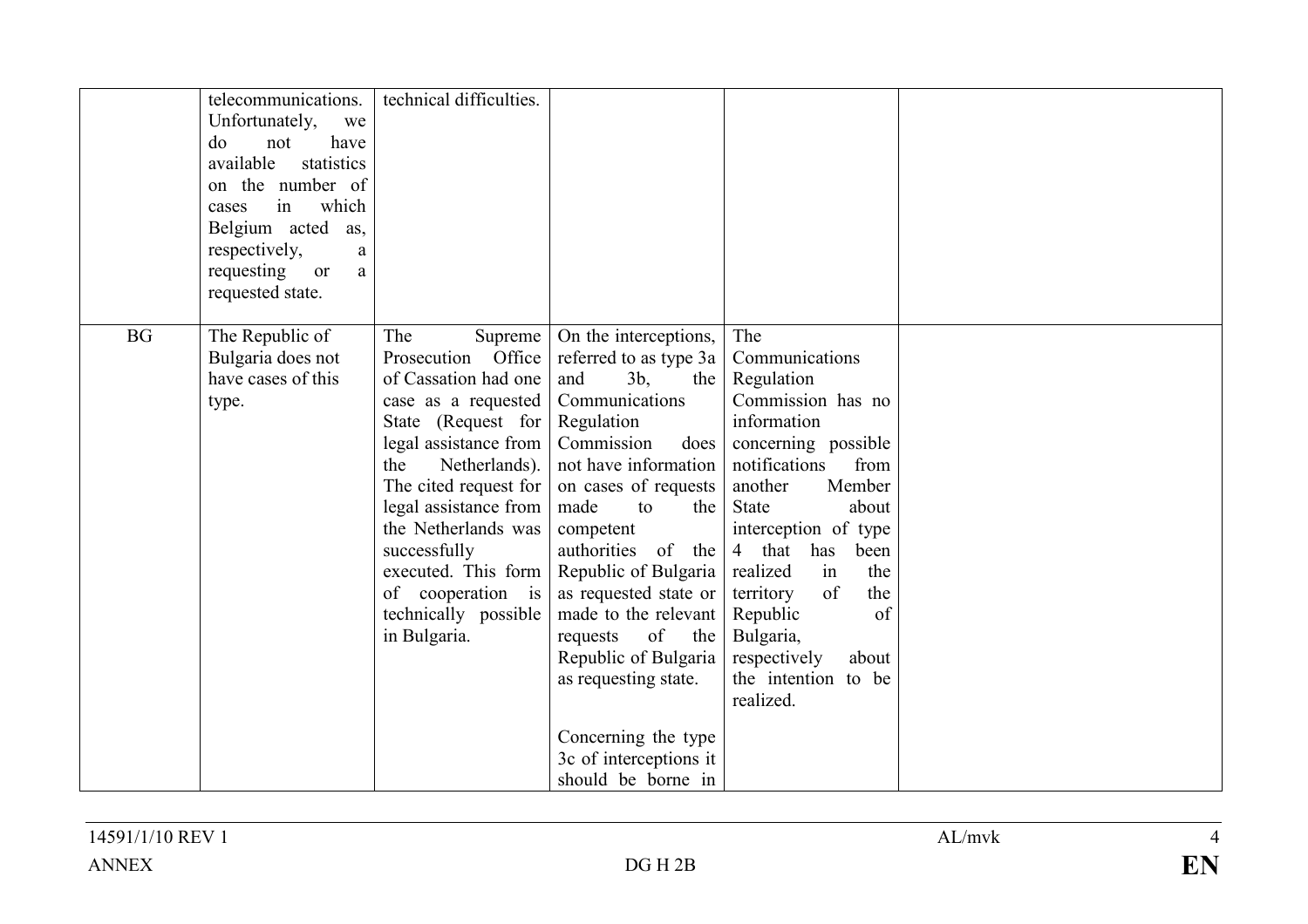|    |                                 |                                                              | the<br>mind<br>that     |                                 |                                                           |
|----|---------------------------------|--------------------------------------------------------------|-------------------------|---------------------------------|-----------------------------------------------------------|
|    |                                 |                                                              | satellite systems use   |                                 |                                                           |
|    |                                 |                                                              | "remote control" in     |                                 |                                                           |
|    |                                 |                                                              | terrestrial<br>the      |                                 |                                                           |
|    |                                 |                                                              | stations. From the      |                                 |                                                           |
|    |                                 |                                                              | information             |                                 |                                                           |
|    |                                 |                                                              | available<br>the<br>to  |                                 |                                                           |
|    |                                 |                                                              | Communications          |                                 |                                                           |
|    |                                 |                                                              | Regulation              |                                 |                                                           |
|    |                                 |                                                              | Commission,<br>the      |                                 |                                                           |
|    |                                 |                                                              | currently<br>working    |                                 |                                                           |
|    |                                 |                                                              | terrestrial stations in |                                 |                                                           |
|    |                                 |                                                              | the territory of the    |                                 |                                                           |
|    |                                 |                                                              | Republic of Bulgaria    |                                 |                                                           |
|    |                                 |                                                              | do not have such an     |                                 |                                                           |
|    |                                 |                                                              | opportunity.            |                                 |                                                           |
|    |                                 |                                                              |                         |                                 |                                                           |
| CZ | With regard to the              | The legal conditions                                         | CZ reply: There is      | With regard to the              | We consider the interception where the                    |
|    | fact that there are             | under which this                                             | no terrestrial station  | fact that there are             | technical assistance of the other States                  |
|    | direct<br>contacts              | type of interceptions                                        | at the territory of the | direct<br>contacts              | not needed, and it is found out only after                |
|    | between the judicial            | is authorized are the                                        | Czech Republic; we      | between the judicial            | the interception that the technical device                |
|    | authorities<br>within           | same as at type 1,                                           | also do not make use    | authorities<br>within           | was not on the territory of the other                     |
|    | EU,<br>the<br>we                | difference<br>the                                            | of the remote control   | the EU, by far we               | State as the most problematic one.                        |
|    | unfortunately do not            | concerns only the                                            | system. As far as the   | are unfortunately not           |                                                           |
|    | have<br>an<br>exact             | technical                                                    | central<br>authorities  | aware of a request in           | It is clear that the Article 20 does not                  |
|    | of<br>the<br>overview           | possibilities.                                               | concerned<br>are        | which the CZ public             | react to the technical progress. The                      |
|    | of MLA<br>numbers               | It is a technical issue                                      | Public<br>(Supreme)     | prosecutors offices             | problem of Article 20 par. 2 letter b) is                 |
|    | requests concerning             | if the immediate                                             | Office,<br>Prosecutors  | were notifying the              | that it refers to the interceptions which                 |
|    | interception<br>of <sub>1</sub> | transmission<br>shall                                        | competent               | interception to a               | are ongoing (the intercepted person is at                 |
|    | telecommunications.             | take place, it does                                          | department of the       | Member State where              | the moment locate on the territory of the                 |
|    | Moreover, even if               | have<br>not<br>an                                            | Police of the Czech     | the<br>target<br>was            | notified State). In reality, the requesting               |
|    | there are statistics            | influence on<br>the                                          | Republic), we are       | located,<br>nor<br>$\mathbf{a}$ | authority will know only after the                        |
|    |                                 | concerning the MLA   authorization of the   not aware of any |                         |                                 | request in which eertain time that the intercepted device |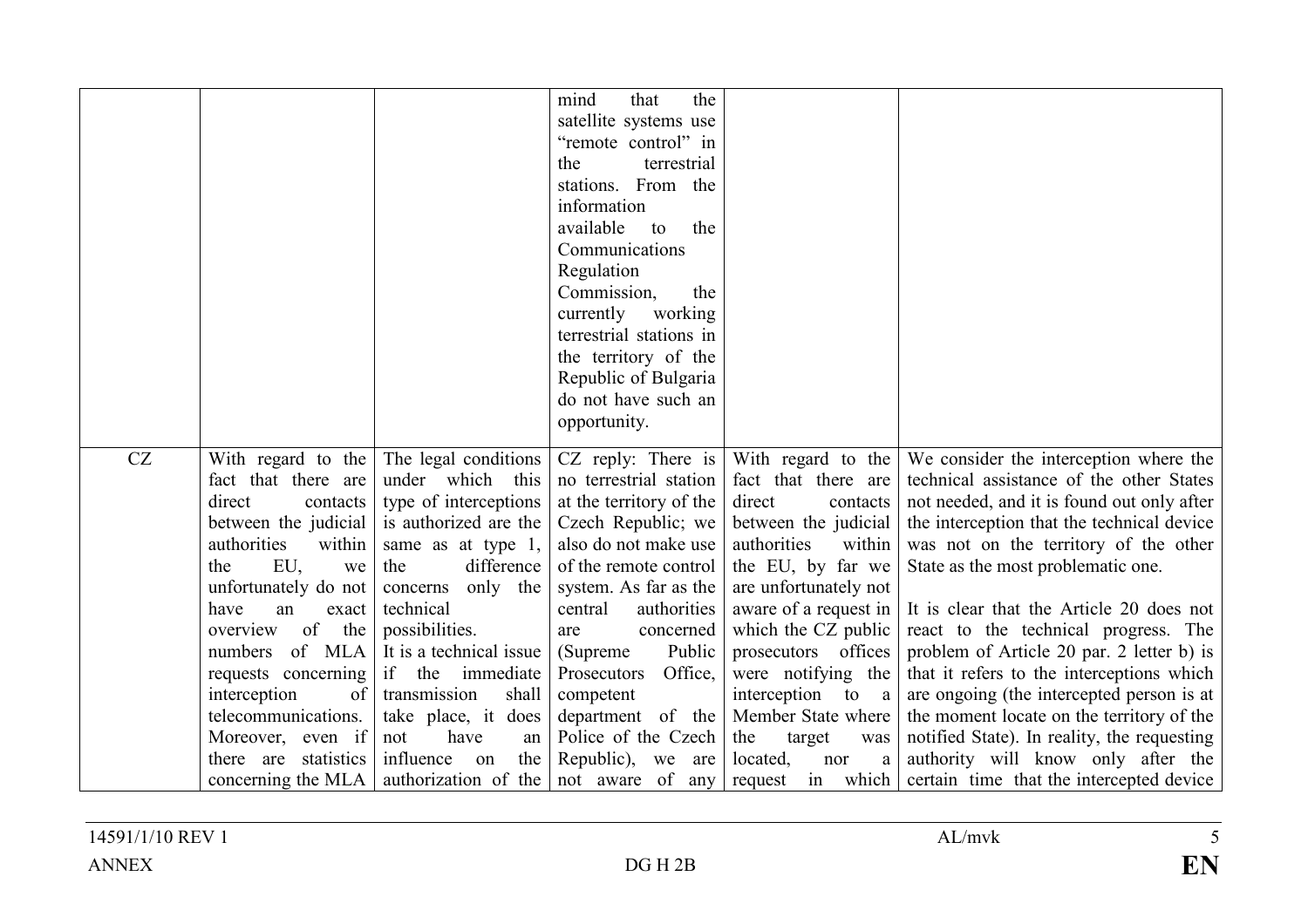| requests to be found interception as such. |                            | MLA request where       |                        | they were asking for was outside the territory of its State and |
|--------------------------------------------|----------------------------|-------------------------|------------------------|-----------------------------------------------------------------|
| at the particular                          |                            | the Czech Republic      | authorization to use   | therefore the request for authorization to                      |
| public<br>prosecutors                      | EIO concerns only          | was the requesting      | the interception as    | use such interception is lodged only                            |
| offices, they do not                       | with the legal issues      | authority; there was    | evidence<br>in<br>the  | after the certain time when<br>the                              |
| to different<br>refer                      | technical<br>(the          | also not any request    | criminal               | interception took place. Therefore CZ                           |
| of<br>MLA<br>types                         | solution is the issue      | for assistance noted    | proceedings. (In this  | suggests taking a new approach in order                         |
| However,<br>requests.                      | of the<br>technical        | from the side of        | respect we again       | to solve the difficulties regarding this                        |
| CZ<br>has the<br>as                        | possibilities in each      | judicial<br>authorities | remind that there are  | type of interception.                                           |
| conditions<br>strictest                    | Member<br>States),         | towards the central     | very strict conditions |                                                                 |
| for authorization of                       | therefore there is no      | authorities regarding   | for authorization of   | We should introduce a system where a                            |
| interception within                        | reason to exclude          | form<br>of<br>this      | interception in CZ).   | Member State can continue recording                             |
| criminal<br>the                            | this<br>type<br>of         | interception.           |                        | the interception even if the person is on                       |
| proceedings in the                         | interception<br>from       |                         | However, we noted      | the territory of the other Member State,                        |
| EU, we can assume                          | EIO. The Directive         | If this type of         | two requests in        | however if the first Member State                               |
| that there will be the                     | contain<br>can<br>$\rm{a}$ | interception should     | which the competent    | wishes to use the record as an evidence                         |
| lowest amount of                           | provision in which it      | be dealt with in EIO,   | authorities<br>form    | in the criminal proceedings, it can only                        |
| MLA<br>requests                            | will be regulate that      | then the main point     | asked<br>Netherlands   | do so with the consent of the other                             |
| concerning                                 | the<br>request<br>for      | whether<br>is<br>the    | the competent Czech    | Member State.                                                   |
| interceptions in CZ                        | immediate                  | request should be       | authorities to get the |                                                                 |
| the<br>EU.<br>within                       | transmission will be       | sent to the State       | authorization to use   | The provision could read as follows:                            |
| However, we come                           | executed only if the       | where the person is     | the record of the      |                                                                 |
| across this kind of                        | requested State has        | located or the State    | interception in the    | "Where for the purpose of a                                     |
| <b>MLA</b><br>requests,                    | technical<br>relevant      | where the terrestrial   | criminal               | criminal investigation, the interception                        |
| where CZ is both                           | equipment.                 | station is located.     | proceedings, both in   | of telecommunications authorised by the                         |
| requesting State and                       | Otherwise the record       |                         | 2010. One of them      | competent authority of one Member                               |
| requested<br>State,                        | of the interception        |                         | was authorized, the    | State (the "intercepting Member State")                         |
| mostly they concern                        | be<br>will<br>sent         |                         | other one is still     | will be carried out without technical                           |
| drug<br>trafficking                        | subsequently.              |                         | pending.               | assistance of another Member State, it is                       |
| offences<br>$\alpha$                       |                            |                         |                        | possible to carry out such<br>an                                |
| organized crime.                           | This<br>of<br>type         |                         |                        | interception without prior approval of                          |
|                                            | interception is<br>not     |                         |                        | the other Member State. Once the                                |
|                                            | common in CZ. The          |                         |                        | intercepting Member State learns that                           |
|                                            | of<br>devices<br>the       |                         |                        | intercepted device has been or was on                           |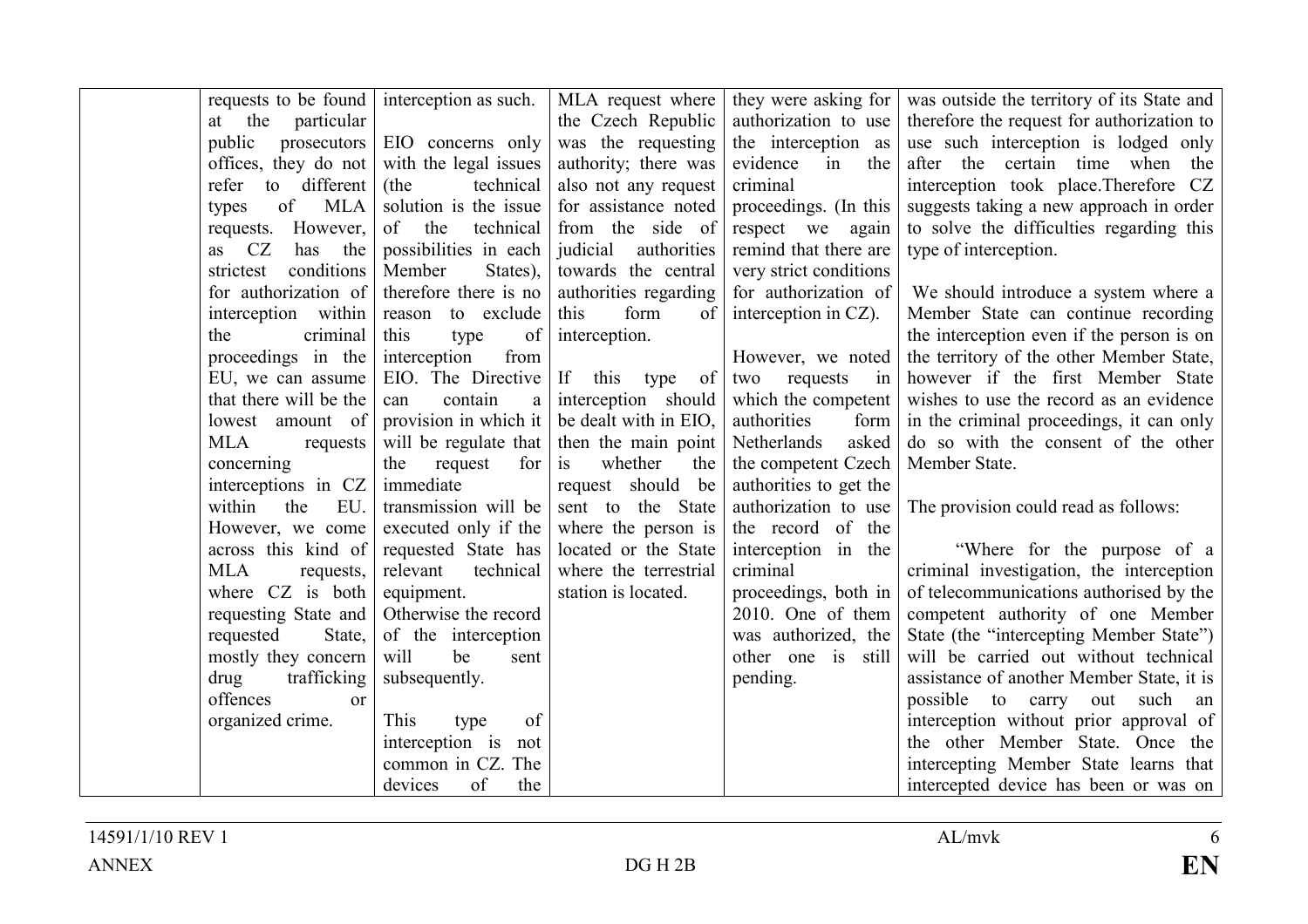| service providers are | the territory of another Member State, a    |
|-----------------------|---------------------------------------------|
| not equipped for      | competent authority of intercepting         |
| immediate             | Member State asks for an approval to        |
| of<br>transmission    | use a result of interception of a           |
| interception to the   | competent authority of the Member           |
| State.<br>foreign     | State on which territory the intercepted    |
| Further, the issue    | device has been or was ("notified           |
| concerning payment    | Member State"). If the approval is not      |
| the<br>service<br>to  | given, it is not possible to use the result |
| providers<br>would    | of interception unless it is necessary      |
| have to be solved.    | urgently prevent immediate and serious      |
| In CZ it is necessary | threat to public security. Notified state   |
| to reimburse<br>the   | shall be informed about such a using        |
| providers all<br>the  | with pointing out the reasons.              |
| costs in connection   | Member States inform General                |
| with the interception | Secretariat of Council what are             |
| and according to our  | authorities competent to ask for an         |
| legislation it is     | approval with using of results of           |
| therefore the foreign | interception and what authorities are       |
| requesting authority  | competent to give such an approval or       |
| which should pay      | receive information about using of          |
| the costs.            | results of interception."                   |
| Another<br>problem    |                                             |
| which can be stated   | In connection with the above mentioned      |
| is that in individual | cases, with regard to the preparation of    |
| Member States there   | the EJN plenary meeting which was held      |
| are different rules   | in Prague during the CZ PRES the            |
| concerning            | Supreme Public Prosecutors Office of        |
| protection<br>and     | CZ carried out a survey within Eurojust     |
| the<br>of<br>security | among the Member States on how they         |
| interception and the  | proceed in these cases. 19 States           |
| record therefrom.     | Members sent answers and it was             |
|                       | following<br>possible to make the           |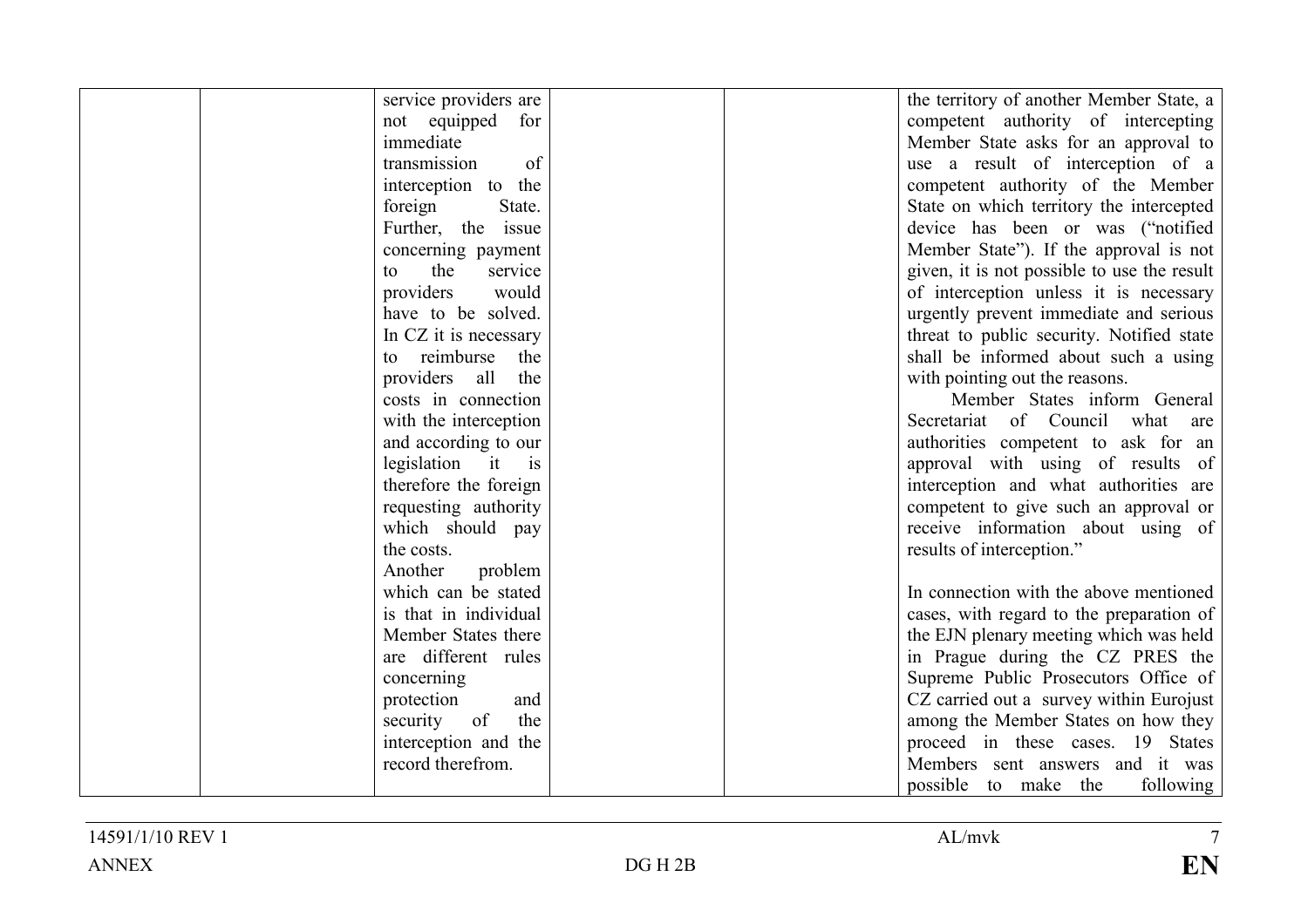|  |  | conclusions                         |
|--|--|-------------------------------------|
|  |  | it is necessary to inform the other |
|  |  | State also about the terminated     |
|  |  | interception (BE, DK, EE, FI,       |
|  |  | FR, DE, EL, LU, NL, PL, SK,         |
|  |  | $UK)$ x it is NOT necessary to      |
|  |  | inform the other State also about   |
|  |  | the terminated interception (BG,    |
|  |  | MT, SE)                             |
|  |  | it is possible to authorize already |
|  |  |                                     |
|  |  | terminated<br>interception          |
|  |  | subsequently (BE, BG, DK, FI,       |
|  |  | FR, DE, EL, LU, MT, NL, PL,         |
|  |  | SK, SE, UK) x it is NOT             |
|  |  | possible to authorize already       |
|  |  | terminated<br>interception          |
|  |  | subsequently (EE)                   |
|  |  | authorization<br>the subsequent     |
|  |  | would follow the Article 1 of the   |
|  |  | 1959 Convention (FR, EL, LU,        |
|  |  | MT, PL, SK, UK ) x the              |
|  |  | subsequent authorization would      |
|  |  | follow the Article 20 of the        |
|  |  | Convention 2000 (DK, DE, NL,        |
|  |  | PT, ES) x the subsequent            |
|  |  | authorization would follow the      |
|  |  | national legislation (BE, BG, FI)   |
|  |  | the interception could be used as   |
|  |  | evidence<br>without<br>the<br>an    |
|  |  | authorization of the State where    |
|  |  | the technical device was located    |
|  |  | (BG, DK, EE, FI, MT, NL, SK,        |
|  |  | SE) x the interception could not    |
|  |  |                                     |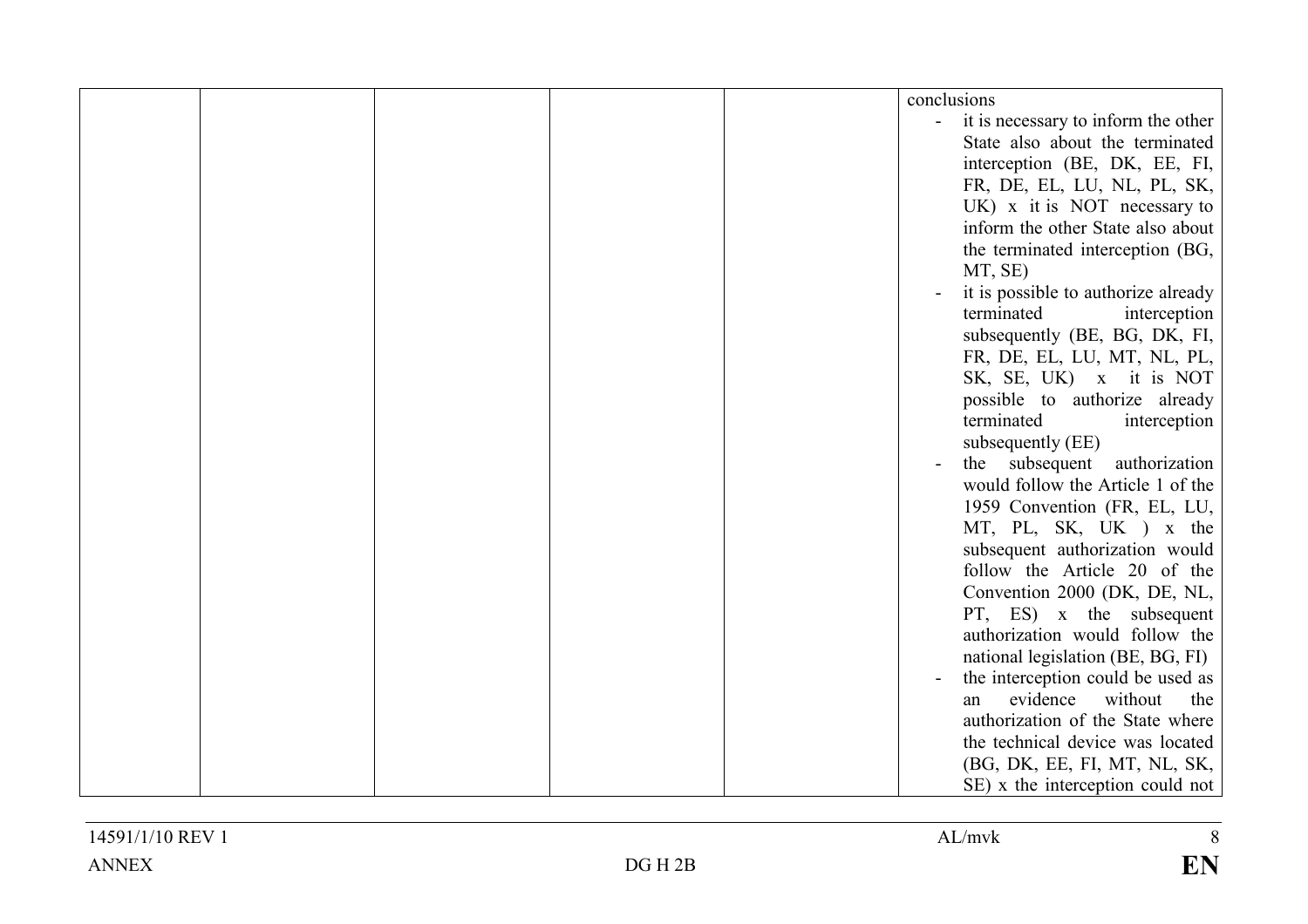|           |                       |                          |                                     |                       | be used as an evidence without<br>the authorization of the State<br>where the technical device was<br>located (BE, FR, EL, PL, UK)<br>these<br><b>States</b><br>consider<br>the<br>interception which is carried out<br>only by technical means on the<br>territory of their State as the<br>interference of their sovereignty<br>- BE, CZ, DE, EE, EL, FI, LU,<br>LV, MT, NL, PL, PT, RO, UK.<br>We also enclose the recommendations of<br>the 32 <sup>nd</sup> Plenary Meeting of the<br>Judicial<br>Network<br>European<br>and<br>Conference on the application of cross-<br>border surveillance, controlled delivery<br>and interception of telecommunication<br>in mutual legal assistance between<br>Member States of the European Union,<br>which took place in Prague, $24 - 26$<br>June 2009. |
|-----------|-----------------------|--------------------------|-------------------------------------|-----------------------|--------------------------------------------------------------------------------------------------------------------------------------------------------------------------------------------------------------------------------------------------------------------------------------------------------------------------------------------------------------------------------------------------------------------------------------------------------------------------------------------------------------------------------------------------------------------------------------------------------------------------------------------------------------------------------------------------------------------------------------------------------------------------------------------------------|
| <b>CY</b> |                       |                          |                                     |                       |                                                                                                                                                                                                                                                                                                                                                                                                                                                                                                                                                                                                                                                                                                                                                                                                        |
| DE        | It is not possible to | Germany does not         | This<br>of <sub>1</sub><br>type     | Germany does not N/A  |                                                                                                                                                                                                                                                                                                                                                                                                                                                                                                                                                                                                                                                                                                                                                                                                        |
|           | specify the exact     | have<br>access<br>to     | $\sigma$ of $\vert$<br>interception | have<br>access<br>to  |                                                                                                                                                                                                                                                                                                                                                                                                                                                                                                                                                                                                                                                                                                                                                                                                        |
|           | number of cases as    | comprehensive            | telecommunications                  | comprehensive         |                                                                                                                                                                                                                                                                                                                                                                                                                                                                                                                                                                                                                                                                                                                                                                                                        |
|           | all<br>Länder<br>not  | statistical data in this | does not take place                 | statistical data (see |                                                                                                                                                                                                                                                                                                                                                                                                                                                                                                                                                                                                                                                                                                                                                                                                        |
|           | maintain<br>separate  | connection (see the      | in Germany as there                 | the reply concerning  |                                                                                                                                                                                                                                                                                                                                                                                                                                                                                                                                                                                                                                                                                                                                                                                                        |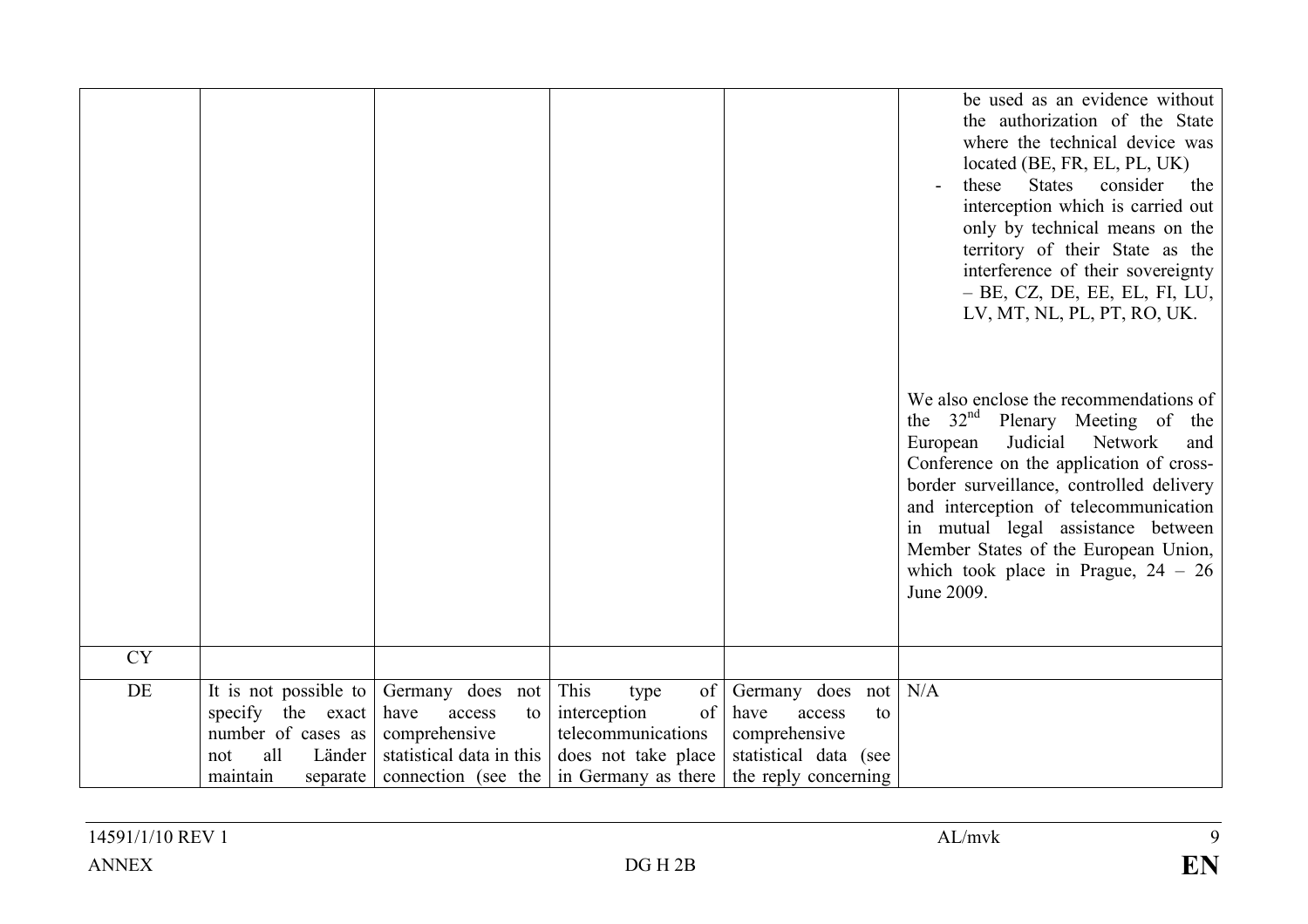| statistics                         | for                           | reply<br>concerning are no terrestrial |            |                    | Type 1).              |  |
|------------------------------------|-------------------------------|----------------------------------------|------------|--------------------|-----------------------|--|
| incoming                           | and                           | Type $1$ ).                            |            | stations on German |                       |  |
| outgoing                           | requests                      |                                        | territory. |                    | Specific enquiries to |  |
| for interception of                |                               | Specific enquiries to                  |            |                    | Länder have<br>the    |  |
| telecommunications.                |                               | the Länder have                        |            |                    | revealed that this    |  |
|                                    |                               | revealed that, apart                   |            |                    | type of interception  |  |
|                                    |                               | from a few isolated                    |            |                    | of                    |  |
| Specific enquiries to              |                               | examples, this type                    |            |                    | telecommunications    |  |
| the                                | Länder have                   | of interception of                     |            |                    | is limited to a very  |  |
| revealed that this                 |                               | telecommunications                     |            |                    | small number of       |  |
| type of interception               |                               | is virtually never                     |            |                    | cases in the border   |  |
| of                                 |                               | carried<br>in<br>out                   |            |                    | regions.              |  |
| telecommunications                 |                               | Germany.                               |            |                    |                       |  |
| (interception without<br>immediate |                               |                                        |            |                    | Some of the Länder    |  |
|                                    |                               | In the few cases in                    |            |                    | questioned<br>stated  |  |
| transmission) takes                |                               | which interception                     |            |                    | that there might be a |  |
| place on a regular                 |                               | of                                     |            |                    | need to regulate such |  |
| basis, as                          | both a<br>and<br><sub>a</sub> | telecommunications                     |            |                    | situations.           |  |
| requesting<br>requested State.     |                               | with<br>immediate                      |            |                    |                       |  |
|                                    |                               | transmission<br>did                    |            |                    |                       |  |
|                                    |                               | take place, this was                   |            |                    |                       |  |
| Germany                            | regards                       | primarily<br>in                        |            |                    |                       |  |
| this situation                     | as                            | connection with a                      |            |                    |                       |  |
| highly relevant from               |                               | single EU Member                       |            |                    |                       |  |
| a practical point of               |                               | <b>State</b><br>(the                   |            |                    |                       |  |
| view.                              |                               | Netherlands), from                     |            |                    |                       |  |
|                                    |                               | where it is possible                   |            |                    |                       |  |
|                                    |                               | for<br>intercepted                     |            |                    |                       |  |
|                                    |                               | telecommunications                     |            |                    |                       |  |
|                                    |                               | to be transmitted                      |            |                    |                       |  |
|                                    |                               | immediately<br>to                      |            |                    |                       |  |
|                                    |                               | Germany. From a                        |            |                    |                       |  |
|                                    |                               | technical point of                     |            |                    |                       |  |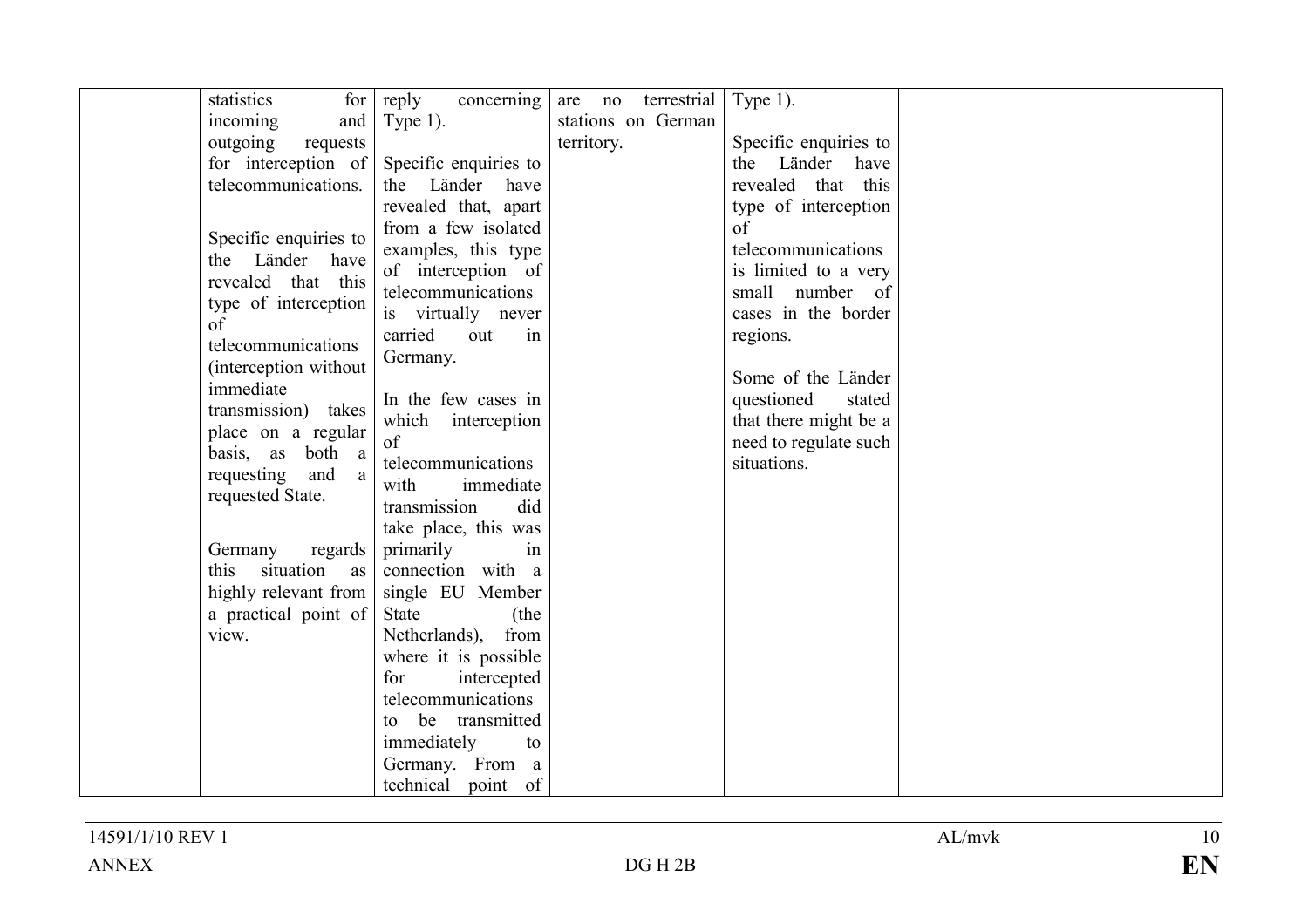|           |                                                                                                                                                         | view, this currently<br>takes the form of a<br>system whereby the<br>conversations<br>intercepted by the<br>foreign authorities<br>automatically<br>are<br>stored on a server<br>which the German<br>investigation<br>authorities<br>can<br>the<br>via<br>access<br>Internet with only a<br>few minutes' time<br>delay.<br>Some of the Länder<br>questioned<br>stated<br>that there might be a<br>need to regulate such<br>situations. |                                                                                                                                                                                                                                         |                                                                                                                                                                                                                                                        |  |
|-----------|---------------------------------------------------------------------------------------------------------------------------------------------------------|----------------------------------------------------------------------------------------------------------------------------------------------------------------------------------------------------------------------------------------------------------------------------------------------------------------------------------------------------------------------------------------------------------------------------------------|-----------------------------------------------------------------------------------------------------------------------------------------------------------------------------------------------------------------------------------------|--------------------------------------------------------------------------------------------------------------------------------------------------------------------------------------------------------------------------------------------------------|--|
|           |                                                                                                                                                         |                                                                                                                                                                                                                                                                                                                                                                                                                                        |                                                                                                                                                                                                                                         |                                                                                                                                                                                                                                                        |  |
| <b>DK</b> | DK has no available<br>statistics on the<br>number of cases<br>regarding<br>interception of<br>telecommunications<br>without immediate<br>transmission. | According<br>to<br>information<br>The<br>provided<br>by<br>Danish<br>it<br>Police<br>is<br>technically possible<br>the<br>for<br>Danish<br>authorities<br>to<br>perform interception<br>of<br>telecommunications                                                                                                                                                                                                                       | According<br>to<br>information procided<br>the<br>by<br>Danish<br>National   National Police one<br>phone company in<br>Denmark<br>has<br>a<br>terrestrial station.<br>Denmark has not<br>received or sent any<br>regarding<br>requests | Denmark<br>has<br>no<br>available<br>statistics<br>on the number of<br>regarding<br>cases<br>of<br>interception<br>telecommunications<br>in cases where the<br>State<br>requesting<br>does not need the<br>technical assistance<br>of the Member State |  |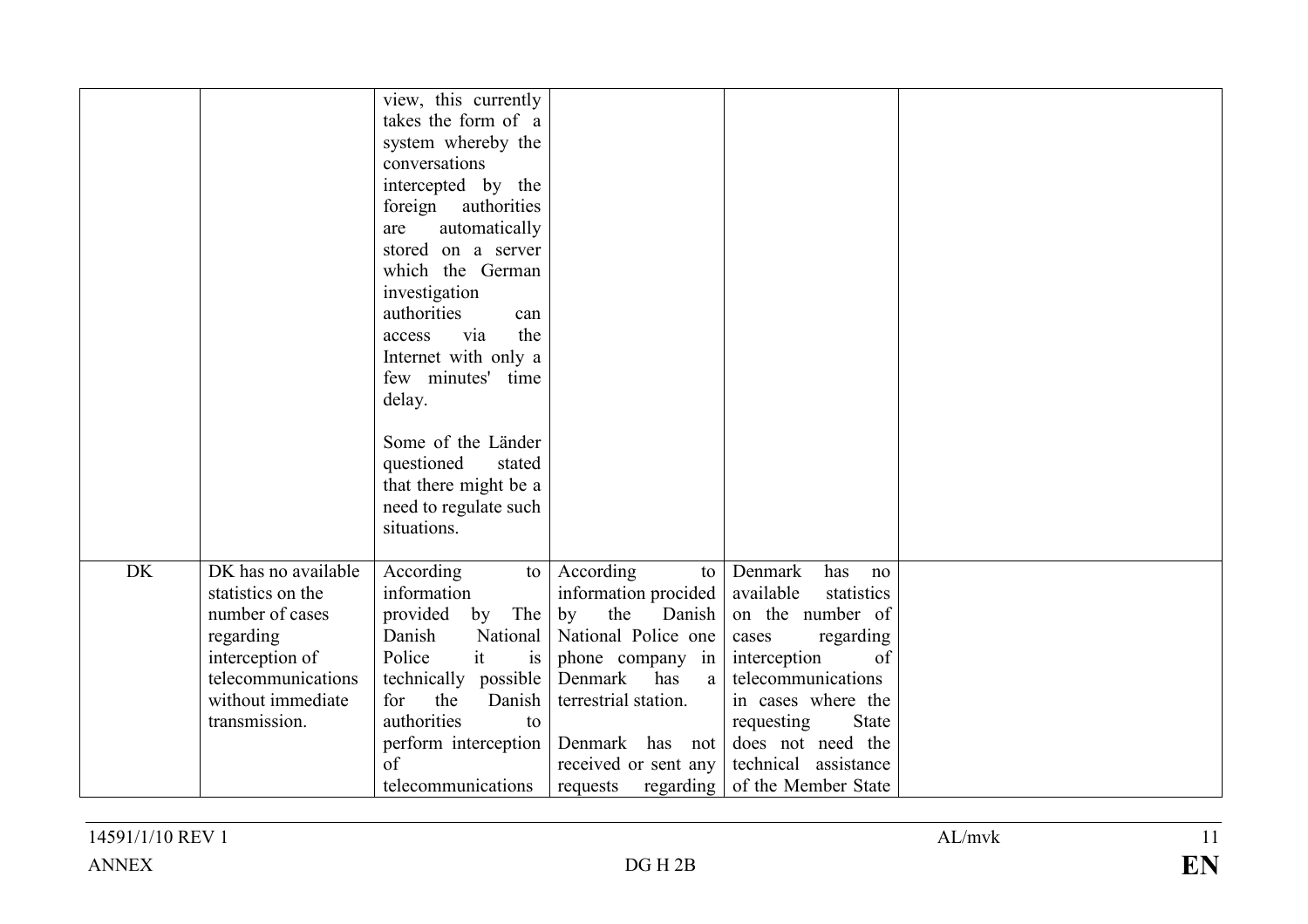|    |                                             | immediate<br>with<br>transmission<br>provided that the<br>other country has the<br>rights technical set-<br>up.<br>Denmark has not<br>received<br>any<br>requests regarding<br>of<br>interception<br>telecommunications<br>with<br>immediate<br>transmission.<br>During the last 5<br>years The Danish<br>National Police has<br>had approximately 2<br>cases per year where<br>they have received<br>data from a foreign<br>authority. This data<br>been<br>has<br>not | interception<br>$\sigma$ of $\sigma$<br>satellite<br>telecommunications.<br>It is therefore not<br>known whether this<br>kind of interception<br>is in fact technical<br>possible,<br>but<br>according to The<br>Danish<br>National<br>Police, it would<br>probably require a<br>technical update of<br>the police IT-system. | where the target is<br>located.             |  |
|----|---------------------------------------------|-------------------------------------------------------------------------------------------------------------------------------------------------------------------------------------------------------------------------------------------------------------------------------------------------------------------------------------------------------------------------------------------------------------------------------------------------------------------------|-------------------------------------------------------------------------------------------------------------------------------------------------------------------------------------------------------------------------------------------------------------------------------------------------------------------------------|---------------------------------------------|--|
|    |                                             | transmitted on-line,                                                                                                                                                                                                                                                                                                                                                                                                                                                    |                                                                                                                                                                                                                                                                                                                               |                                             |  |
|    |                                             | has<br>but<br>been<br>transmitted<br>in<br>'packages' from the<br>foreign authority to<br>The Danish National<br>Police.                                                                                                                                                                                                                                                                                                                                                |                                                                                                                                                                                                                                                                                                                               |                                             |  |
| EE | Estonia<br>such<br>In<br>information is not | See answer no 1.                                                                                                                                                                                                                                                                                                                                                                                                                                                        | No, Estonia does not<br>terrestrial<br>host a                                                                                                                                                                                                                                                                                 | There's no statistics<br>of this<br>kind of |  |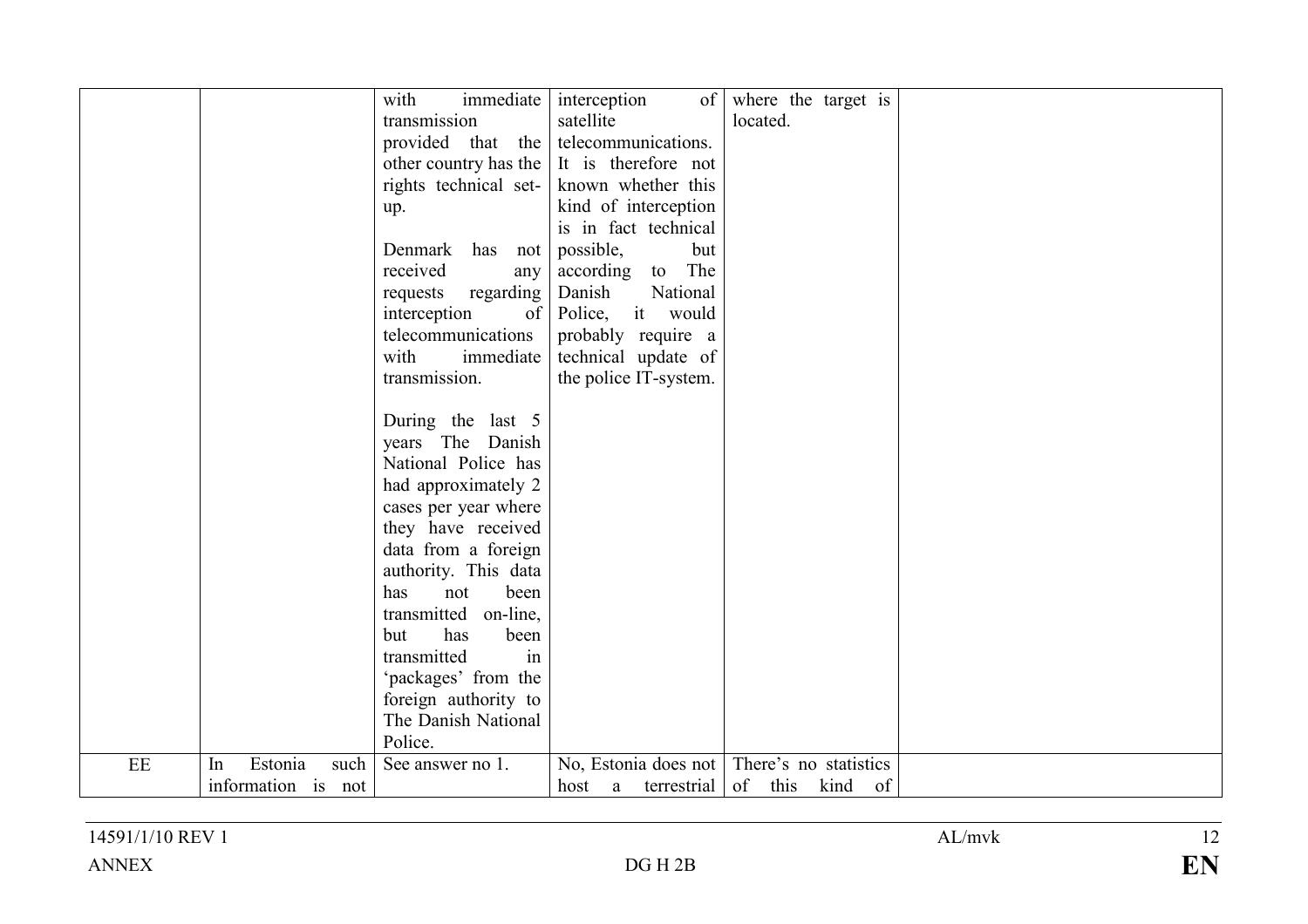|    | transferred through<br>Ministry of Justice<br>but instead directly<br>through competent<br>enforcement<br>law<br>authorities.<br>Therefore, we do not<br>have the statistics (it)<br>is<br>restricted<br>information). | station. | notifications. |                                                                                                                                                                                                                                                                                                                                                                                                                                                                                                                                                                                                                                                                |
|----|------------------------------------------------------------------------------------------------------------------------------------------------------------------------------------------------------------------------|----------|----------------|----------------------------------------------------------------------------------------------------------------------------------------------------------------------------------------------------------------------------------------------------------------------------------------------------------------------------------------------------------------------------------------------------------------------------------------------------------------------------------------------------------------------------------------------------------------------------------------------------------------------------------------------------------------|
| EL |                                                                                                                                                                                                                        |          |                | 1. Regarding the number of requests for<br>interception of communications in the<br>last five years within the cooperation of<br>mutual assistance, we would like to<br>inform you that based on the<br>information given until today to our<br>department from the competent Public<br>Prosecutors' Offices, from total 86<br>requests, 68 were executed and 18 were<br>rejected.<br>2. Regarding the information you<br>requested about particular types of<br>cooperation within the<br>technical<br>possibilities of our country, we would<br>like to inform you that we are looking<br>into the issue in collaboration with the<br>competent authorities. |
| ES |                                                                                                                                                                                                                        |          |                |                                                                                                                                                                                                                                                                                                                                                                                                                                                                                                                                                                                                                                                                |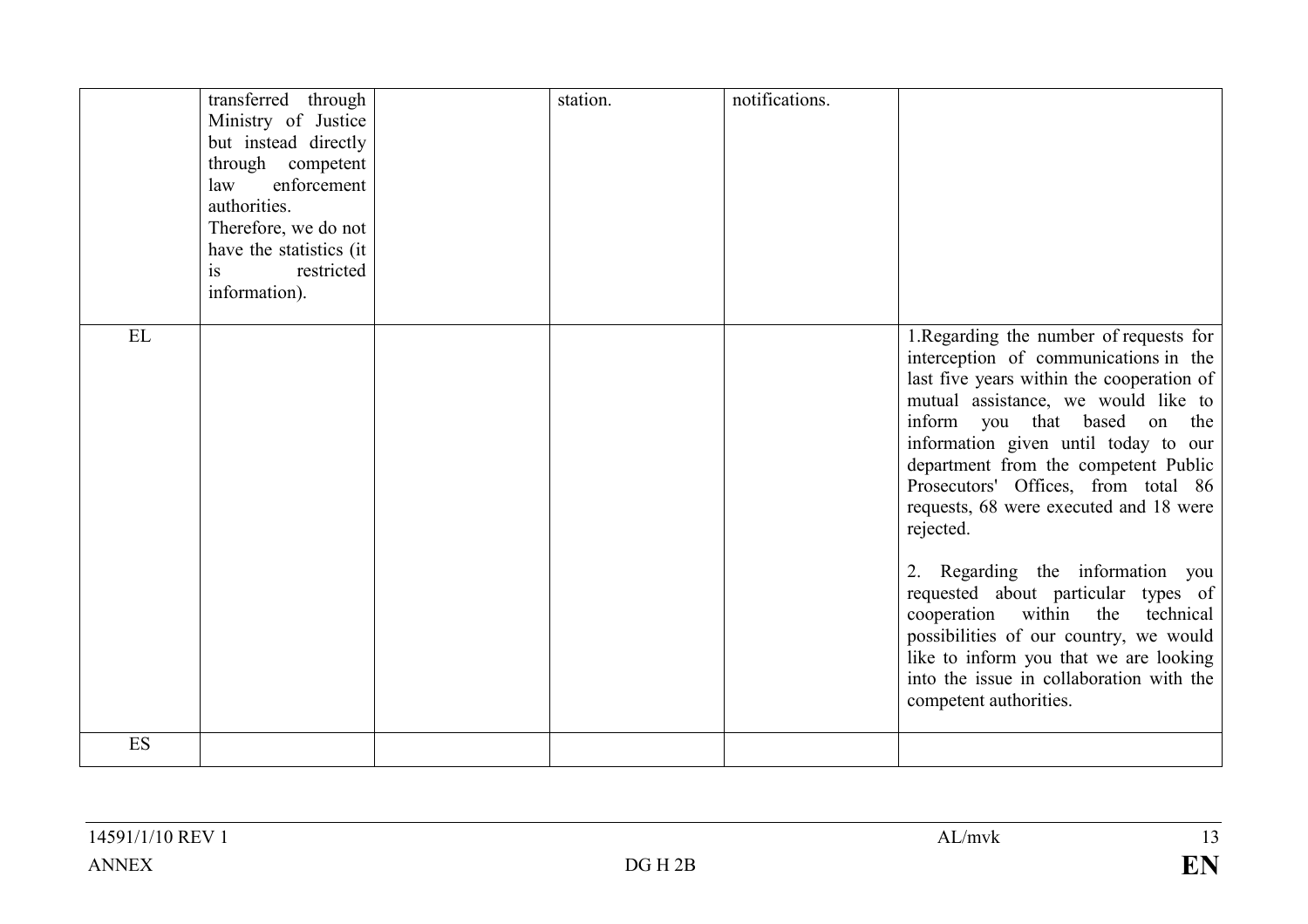| FI              | Estimated<br>total<br>number is about 300<br>requests/ 5 years. All<br>our requests have<br>been executed | Technical problems Finland<br>for this type of co-<br>operation still exist<br>in several member<br>states. In practice if<br>we have urgent need<br>receive<br>the<br>to<br>information<br>immediately for the<br>investigation,<br>we<br>will request whether<br>investigators<br>our<br>may participate the<br>investigation in the<br>executing state. | does not<br>terrestrial<br>host a<br>station. There have<br>not been requests of<br>this type to EU-<br>states.                                                                   | of this<br>No cases<br>type. |                                                      |
|-----------------|-----------------------------------------------------------------------------------------------------------|------------------------------------------------------------------------------------------------------------------------------------------------------------------------------------------------------------------------------------------------------------------------------------------------------------------------------------------------------------|-----------------------------------------------------------------------------------------------------------------------------------------------------------------------------------|------------------------------|------------------------------------------------------|
| <b>FR</b>       |                                                                                                           |                                                                                                                                                                                                                                                                                                                                                            |                                                                                                                                                                                   |                              |                                                      |
| HU              |                                                                                                           |                                                                                                                                                                                                                                                                                                                                                            |                                                                                                                                                                                   |                              |                                                      |
| $\overline{IE}$ | Nil                                                                                                       | Nil                                                                                                                                                                                                                                                                                                                                                        | Nil                                                                                                                                                                               | <b>Nil</b>                   | Ireland has not dealt with any cases of<br>this type |
| IT              | Statistical data not<br>available.                                                                        | This<br>of<br>type<br>is<br>cooperation<br>technically possible,<br>usually<br>via<br>the<br>procedure of receipt $\vert$<br>of the data and<br>listening in Italy and<br>at the same time<br>transmission of the<br>the<br>data<br>to<br>State<br>Requesting                                                                                              | hosts<br>Italy<br>a<br>terrestrial station.<br>With regard to types<br>$3a$ and $3b$ :<br>Statistical data not<br>available.<br>With regard to type<br>3c:<br>It appears from the |                              |                                                      |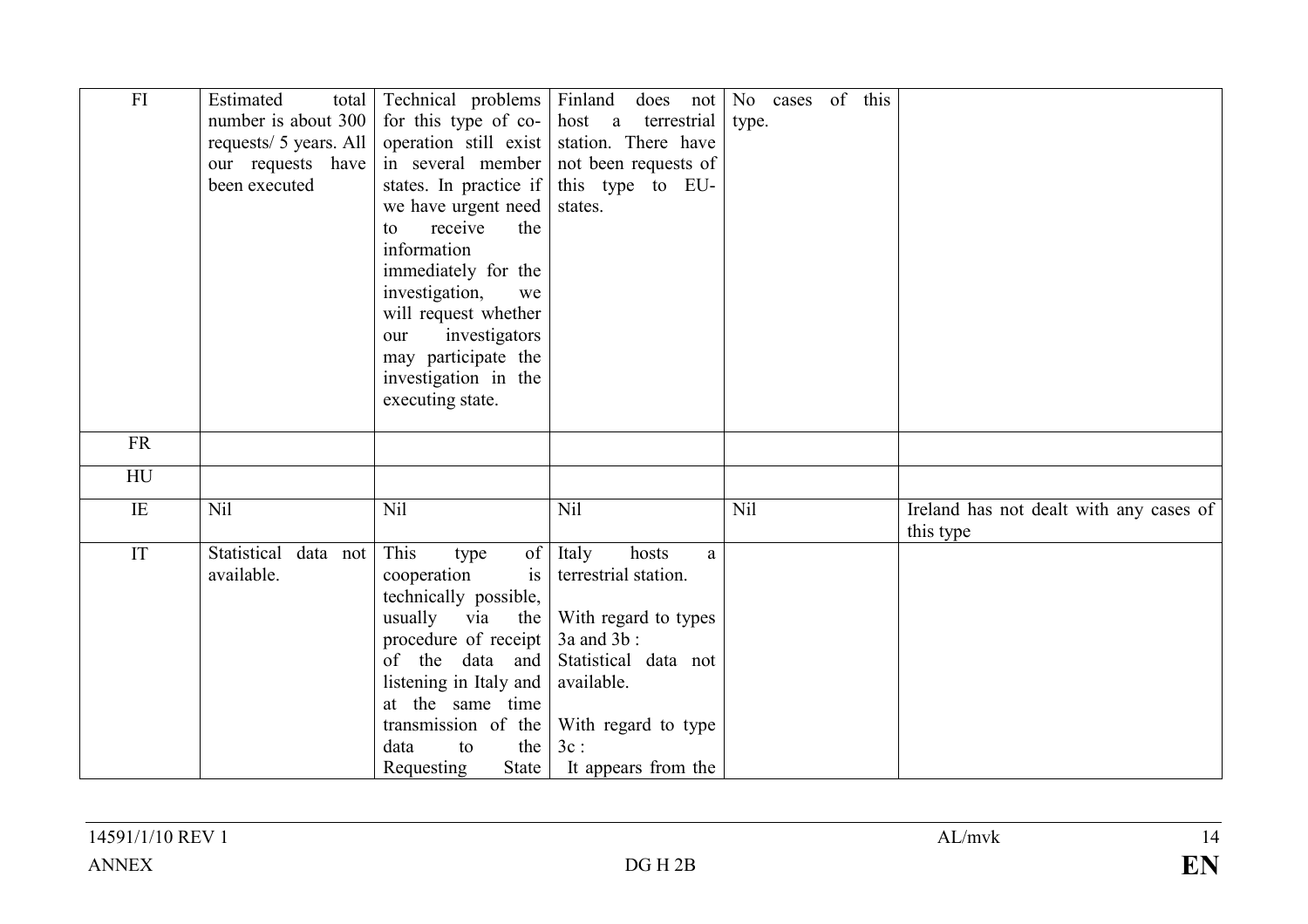| ("remotizzazione"),  | information obtained                    |  |
|----------------------|-----------------------------------------|--|
| but probably it is   | the<br>that<br>most                     |  |
|                      | possible that the frequent procedure    |  |
| telecommunications   | is that described                       |  |
| are in $a$ way       | above at No. 2                          |  |
| "deviated" to the    | (listening in Italy                     |  |
| State,<br>Requesting | and at the same time                    |  |
| without listening in | transmission<br>and                     |  |
| Italy.               | listening in the                        |  |
|                      | Statistical data not Requesting State). |  |
| available.           | Statistical data not                    |  |
|                      | available.                              |  |
|                      |                                         |  |
|                      | The interception of                     |  |
|                      | telematic                               |  |
|                      | communications of                       |  |
|                      | landlines<br>takes                      |  |
|                      | place in Italy.                         |  |
|                      | The interception of                     |  |
|                      | satellite telematic                     |  |
|                      |                                         |  |
|                      | communications,                         |  |
|                      | on the other hand,                      |  |
|                      | allows<br>the                           |  |
|                      | immediate                               |  |
|                      | transmission of the                     |  |
|                      | However<br>data.                        |  |
|                      | there are obstacles                     |  |
|                      | to this possibility                     |  |
|                      | as a result of the                      |  |
|                      | practical                               |  |
|                      | procedures which                        |  |
|                      | the<br>require                          |  |
|                      | of a<br>activation                      |  |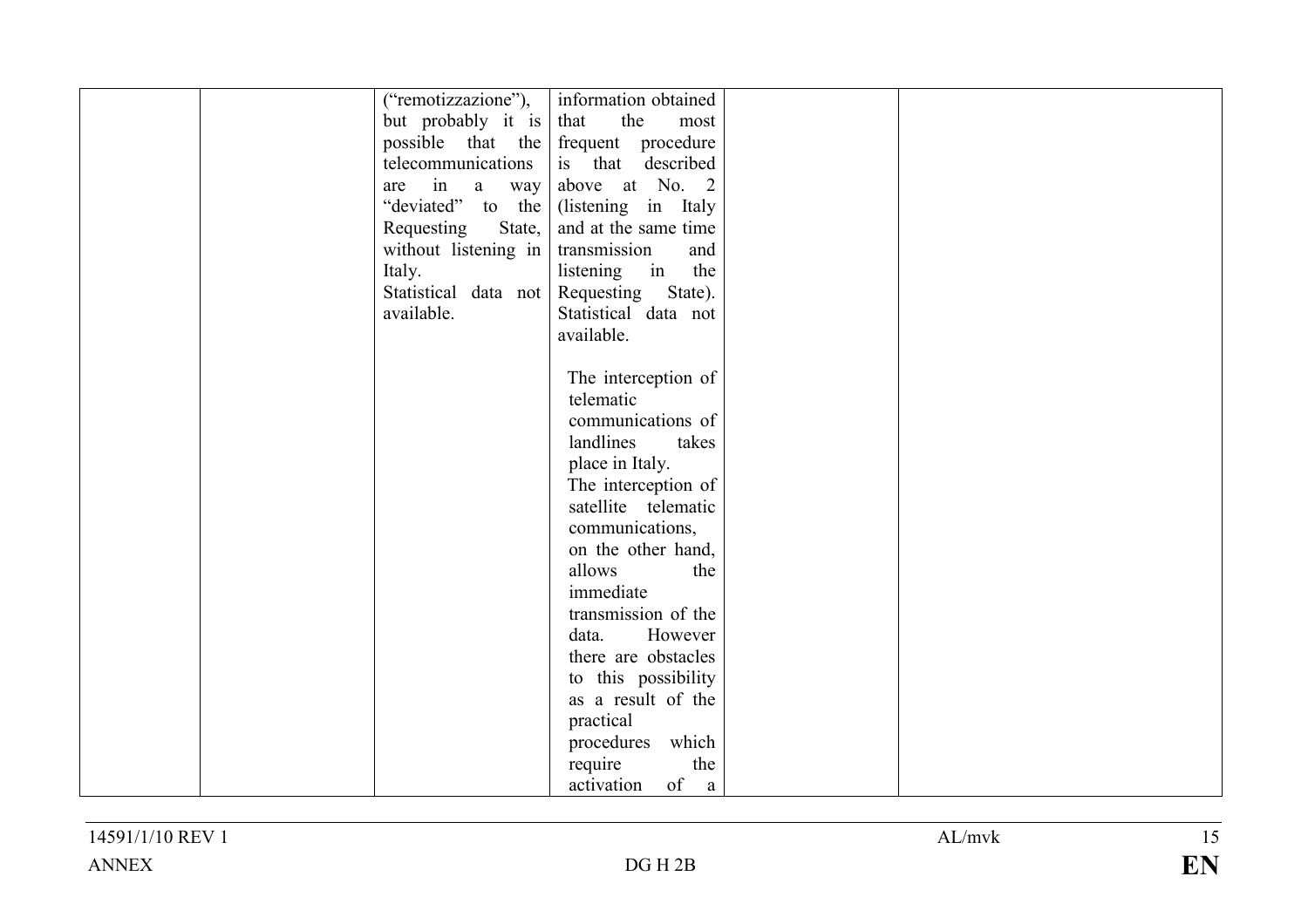|           |                                                                                                                                                                                                                                                                                                                   |                                                                                                                                                                                                                                                                                                                             | password which is<br>only available to<br>police<br>the<br>responsible for the<br>investigation.<br>Statistical data not<br>available. |                                   |                                                                                                                                                                                                                                                                                                                    |
|-----------|-------------------------------------------------------------------------------------------------------------------------------------------------------------------------------------------------------------------------------------------------------------------------------------------------------------------|-----------------------------------------------------------------------------------------------------------------------------------------------------------------------------------------------------------------------------------------------------------------------------------------------------------------------------|----------------------------------------------------------------------------------------------------------------------------------------|-----------------------------------|--------------------------------------------------------------------------------------------------------------------------------------------------------------------------------------------------------------------------------------------------------------------------------------------------------------------|
| <b>LT</b> |                                                                                                                                                                                                                                                                                                                   |                                                                                                                                                                                                                                                                                                                             |                                                                                                                                        |                                   |                                                                                                                                                                                                                                                                                                                    |
| LU        |                                                                                                                                                                                                                                                                                                                   |                                                                                                                                                                                                                                                                                                                             |                                                                                                                                        |                                   |                                                                                                                                                                                                                                                                                                                    |
| LV        | Police  <br><b>State</b><br>As<br>informed from July<br>$1, 2009$ there were 2<br>cases, when foreign<br>requested  <br>state<br>of<br>interception<br>telecommunications.<br>both<br>In<br>cases<br>judicial<br>competent<br>authorities<br>sanctioned<br>the<br>and<br>measure<br>requests<br>were<br>executed. | With<br>relation<br>to<br>technical<br>possibilities<br>to<br>intercept<br>telecommunications<br>with<br>immediate<br>transmission,<br>it<br>should be noted that<br>execution<br>is<br>dependent<br>on<br>technical<br>possibilities<br>in<br>available<br>requesting state.<br>Unfortunately, there<br>are no statistics. | Latvia does not host<br>terrestrial station                                                                                            | There<br>are<br>no<br>statistics. | Generally, Latvia would like<br>to<br>recognize that separate statistics on<br>interception of telecommunications are<br>not gathered in Latvia, as a result it<br>makes data gathering quite complicated.<br>At the same time it should be noted that<br>mutual assistance in Latvia in this field<br>is minimal. |
| MT        |                                                                                                                                                                                                                                                                                                                   |                                                                                                                                                                                                                                                                                                                             |                                                                                                                                        |                                   |                                                                                                                                                                                                                                                                                                                    |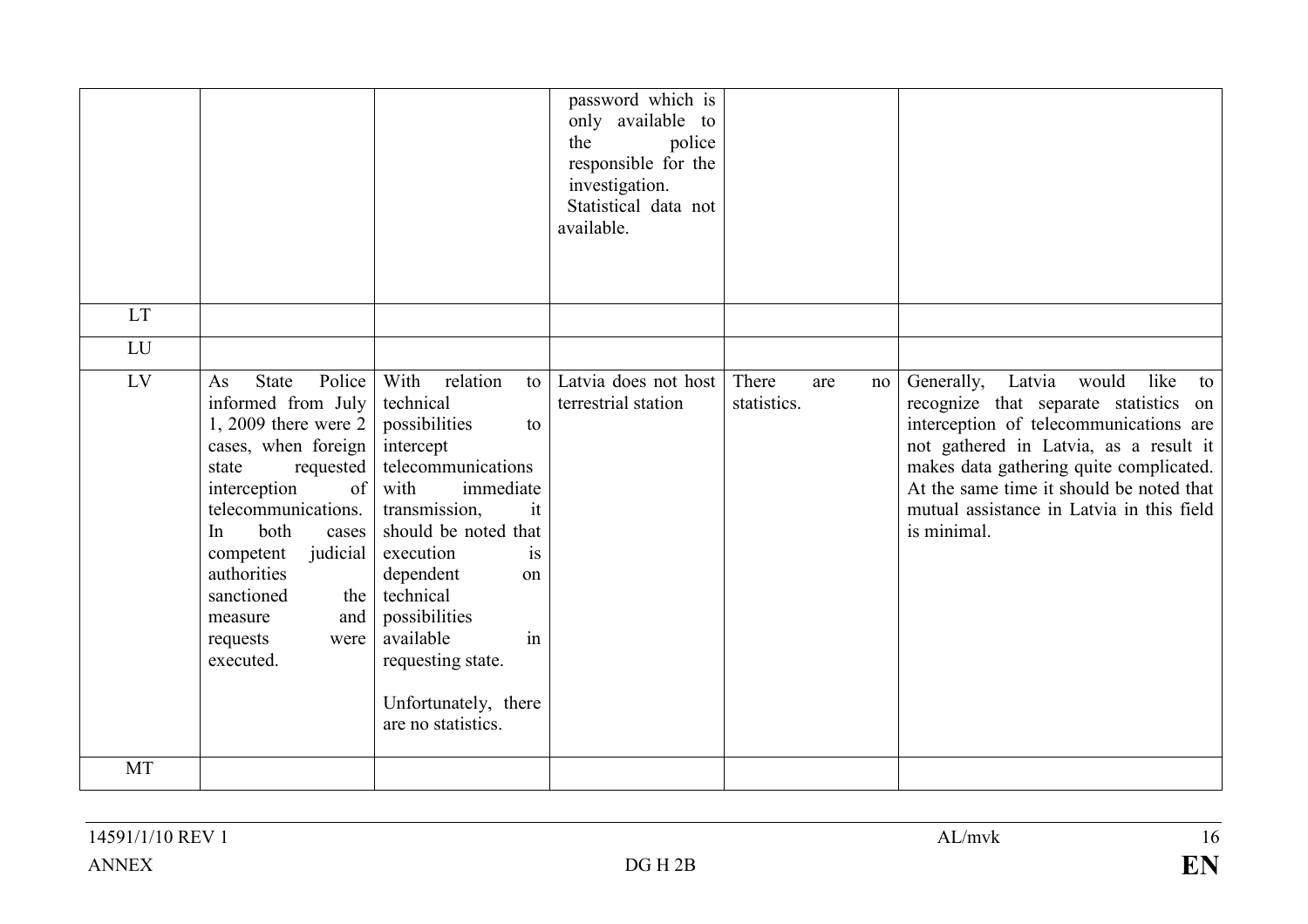| NL        |                                                                                                                                                                                                                                                                                                                                   |                                                                                                                                                                |                                                                                                                                                                                           |                                                                                                                                                                           |  |
|-----------|-----------------------------------------------------------------------------------------------------------------------------------------------------------------------------------------------------------------------------------------------------------------------------------------------------------------------------------|----------------------------------------------------------------------------------------------------------------------------------------------------------------|-------------------------------------------------------------------------------------------------------------------------------------------------------------------------------------------|---------------------------------------------------------------------------------------------------------------------------------------------------------------------------|--|
| PL        |                                                                                                                                                                                                                                                                                                                                   |                                                                                                                                                                |                                                                                                                                                                                           |                                                                                                                                                                           |  |
| PT        | All the requests we<br>have knowledge of<br>successfully<br>were<br>execucuted.<br>In $2005 - 1$ request;<br>In $2006 - 2$ requests;<br>In $2007 - 1$ request;<br>In $2008 - 0$ requests;<br>In $2009 - 0$ requests;<br>In $2010 - 3$ requests.                                                                                   | Although in Portugal<br>form<br>this<br>of <sup>2</sup><br>cooperation<br>is<br>technically possible,<br>we have had no<br>requests in the last<br>five years. | We do not host a<br>terrestrial station.<br>We have had no<br>cases as a requesting<br>state under types 3a<br>and 3b.<br>We have had no<br>cases as a requesting<br>state under type 3c. | Portuguese<br>authorities have not<br>notified<br>any<br>interceptions under<br>type 4 nor have they<br>received<br>any<br>notification for this<br>kind of interception. |  |
| RO        |                                                                                                                                                                                                                                                                                                                                   |                                                                                                                                                                |                                                                                                                                                                                           |                                                                                                                                                                           |  |
| <b>SE</b> | Sweden<br>only<br>has<br>statistics<br>for year<br>2009 available. As a<br>requested<br>state<br>Sweden received 35<br>requests.<br>As<br>a<br>requesting<br>state<br>Sweden<br>sent<br>100<br>approximately<br>requests. There is no<br>information<br>other<br>than that the requests<br>have been carried<br>out successfully. | This<br>form<br>of<br>cooperation<br>is<br>legally possible in<br>Sweden but due to<br>technical<br>practicalities it can<br>not be carried out.               | This<br>of<br>type<br>interception is not<br>possible in Sweden.<br>There<br>is<br>no<br>terrestrial station or<br>possibility to use a<br>remote<br>control<br>system in Sweden.         | Only a few cases of<br>this<br>kind<br>of<br>interception<br>have<br>occurred.                                                                                            |  |
| <b>SI</b> | Type 1 is possible in<br>Slovenia<br>and<br>is                                                                                                                                                                                                                                                                                    | Yes with limitation.<br>listening is<br>Only                                                                                                                   | N <sub>0</sub>                                                                                                                                                                            | Ministry<br>The<br>of<br>Justice or the Police                                                                                                                            |  |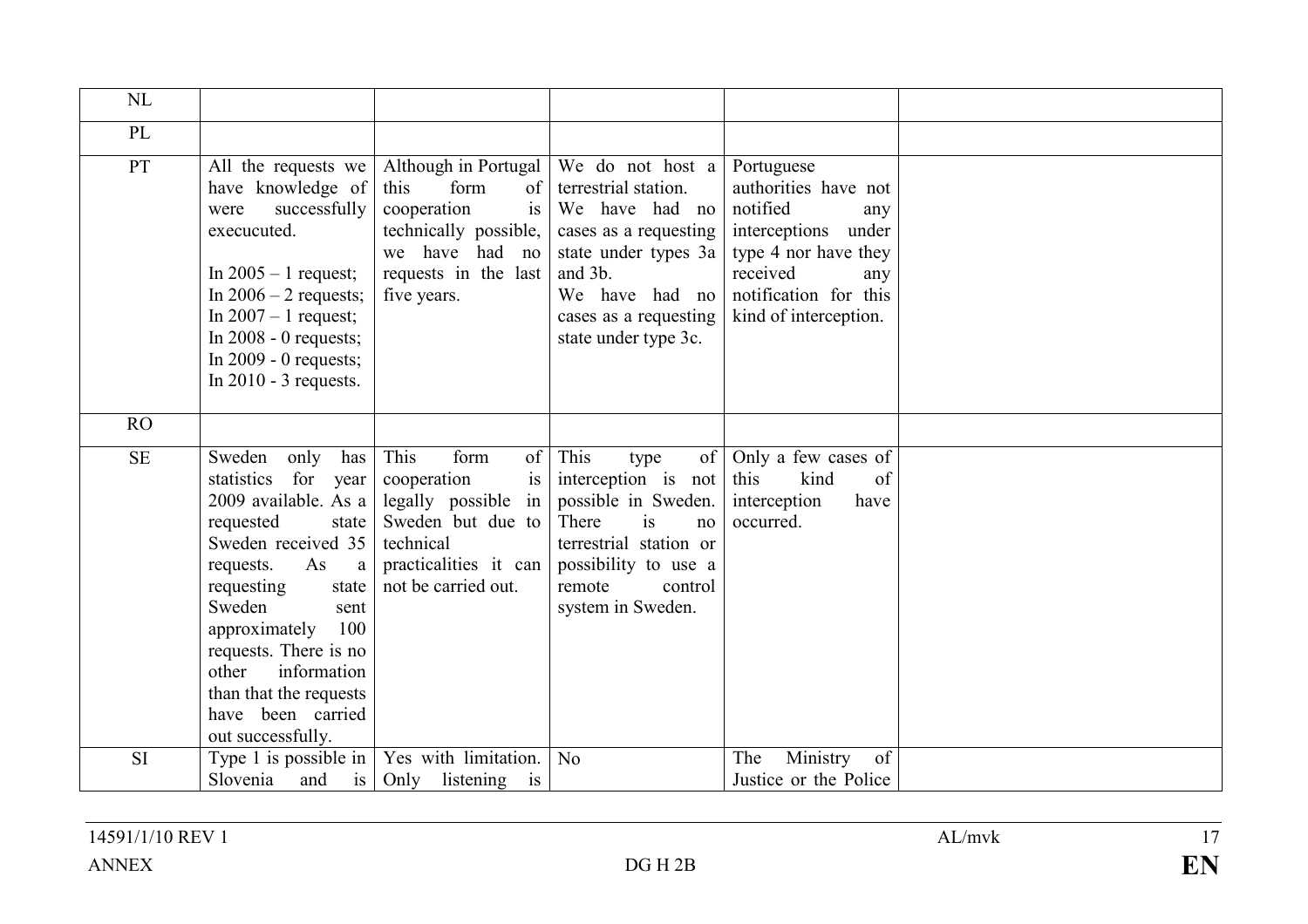|           | provided by the                        | in<br>the<br>possible                       |                             | who is responsible     |  |
|-----------|----------------------------------------|---------------------------------------------|-----------------------------|------------------------|--|
|           | International Legal                    | requesting state.                           |                             | for execution of such  |  |
|           | It is<br>Assistance.                   |                                             |                             | investigative          |  |
|           | implemented<br>by                      | None                                        |                             | do<br>measure<br>not   |  |
|           | Public<br>prosecutor                   |                                             |                             | collect<br>such        |  |
|           | offices or Courts.                     |                                             |                             | information because    |  |
|           | Therefore<br>the                       |                                             |                             | we consider a cell     |  |
|           | Ministry of Justice                    |                                             |                             | geographic location    |  |
|           | can't provide you                      |                                             |                             | that is used by target |  |
|           | with the number of                     |                                             |                             | as target location     |  |
|           | the cases and the                      |                                             |                             | that mean if target    |  |
|           | also the Police, who                   |                                             |                             | Slovenian<br>uses      |  |
|           | is responsible for the                 |                                             |                             | mobile network it is   |  |
|           | execution of such                      |                                             |                             | supposed to be in      |  |
|           | requets do not have                    |                                             |                             | Slovenia               |  |
|           | information<br>about                   |                                             |                             |                        |  |
|           | the number of cases.                   |                                             |                             | We don't have such     |  |
|           |                                        |                                             |                             | information.           |  |
|           |                                        |                                             |                             |                        |  |
| <b>SK</b> | In the last 5 years                    | Cooperation<br>is                           | With regard to types        | In the last 5 years    |  |
|           | there was no case of                   | possible in all listed                      | $3a$ and $3b$ :             | there was no case of   |  |
|           | this type.                             | cases $-$ subject to                        | Interception of all         | these types.           |  |
|           | Note:                                  | approval in relation                        | communication               |                        |  |
|           | All<br>interceptions                   | to the national (SK)                        | through<br>national         |                        |  |
|           | (also for requesting                   | law. Technically we                         | telecommunication           |                        |  |
|           | States) took part on                   | can intercept all                           | service providers is        |                        |  |
|           | request of domestic                    | communication                               | possible. We are not        |                        |  |
|           | (national)<br>unit.                    | running through our                         | able to intercept           |                        |  |
|           | which first started                    | domestic providers.                         | communication of            |                        |  |
|           |                                        |                                             |                             |                        |  |
|           | criminal procedure<br>and requested so | In the last 5 years<br>there was no case of | providers<br>our<br>abroad. |                        |  |
|           |                                        |                                             |                             |                        |  |
|           | under<br>National                      | this type.                                  | In the last 5 years         |                        |  |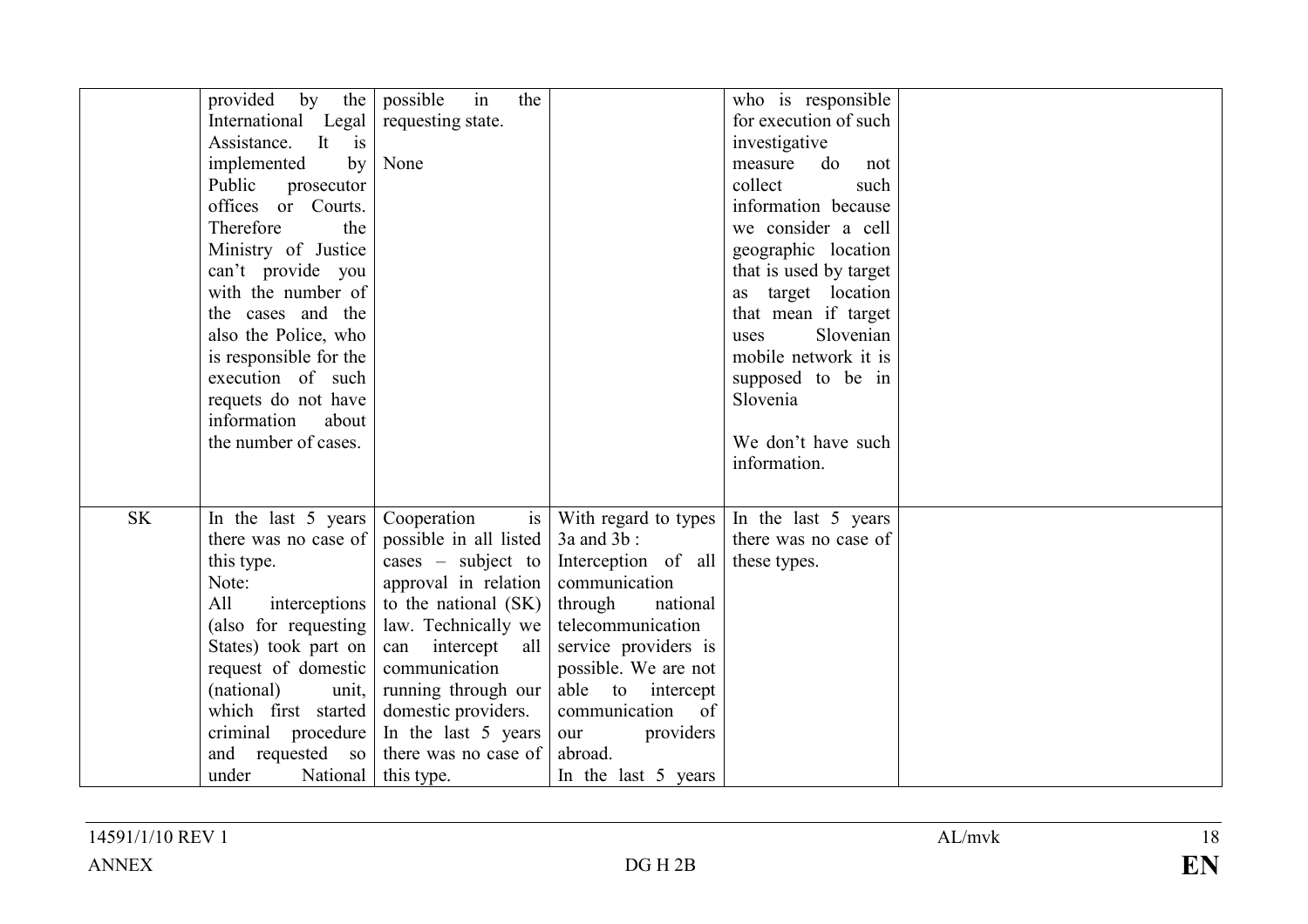| legislation.                                                                                                                                                                                  |                                                                                  | there was no case of<br>this type.<br>With regard to type<br>$3c$ :<br>No measures.<br>In the last 5 years<br>there was no case of                                                   |                                                                                                                                                                                                                                                      |                                                                                                                                                                                                                                                                                                                                                                                                                                                                                                                                                                                                                                                                                                                                                                                                                |
|-----------------------------------------------------------------------------------------------------------------------------------------------------------------------------------------------|----------------------------------------------------------------------------------|--------------------------------------------------------------------------------------------------------------------------------------------------------------------------------------|------------------------------------------------------------------------------------------------------------------------------------------------------------------------------------------------------------------------------------------------------|----------------------------------------------------------------------------------------------------------------------------------------------------------------------------------------------------------------------------------------------------------------------------------------------------------------------------------------------------------------------------------------------------------------------------------------------------------------------------------------------------------------------------------------------------------------------------------------------------------------------------------------------------------------------------------------------------------------------------------------------------------------------------------------------------------------|
| <b>UK</b><br>Twenty four cases of<br>this type of intercept<br>have been received<br>by the UK in the last<br>five years.<br>Six of these were<br>successfully<br>executed<br>as<br>warrants. | This<br>form<br>of  <br>cooperation is not<br>technically possible<br>in the UK. | this type.<br>$3a$ and $3b$ :<br>Type<br>There is no base<br>station in the UK<br>Type 3b: The UK<br>taken<br>has<br>not<br>measures to make<br>use of a 'remote<br>control' system. | As<br>requesting<br>a<br>state, the number of<br>times Member States<br>have been opposed<br>to an interception is:<br><b>Nil</b><br>As a requested state,<br>the number of times<br>the UK has opposed<br>interception is:<br>an<br>N <sub>il</sub> | The Regulation of Investigatory Powers<br>$Act \quad 2000 \quad (RIPA)$<br>provides<br>the<br>framework for lawful interception.<br>Interception can lawfully take place<br>under a warrant granted by the Secretary<br>of State and in certain other limited<br>circumstances, for example where the<br>sender<br>recipient<br>and<br>of<br>the<br>communication<br>have given<br>their<br>permission.<br>Only a limited number of investigation<br>and intelligence agencies can apply of an<br>interception warrant. A warrant can only<br>be granted where the Secretary of State<br>believes that it is necessary<br>• In the interests of national<br>security;<br>• For the purpose of preventing or<br>detecting serious crime;<br>• For the purpose of safeguarding<br>the economic well-being of the |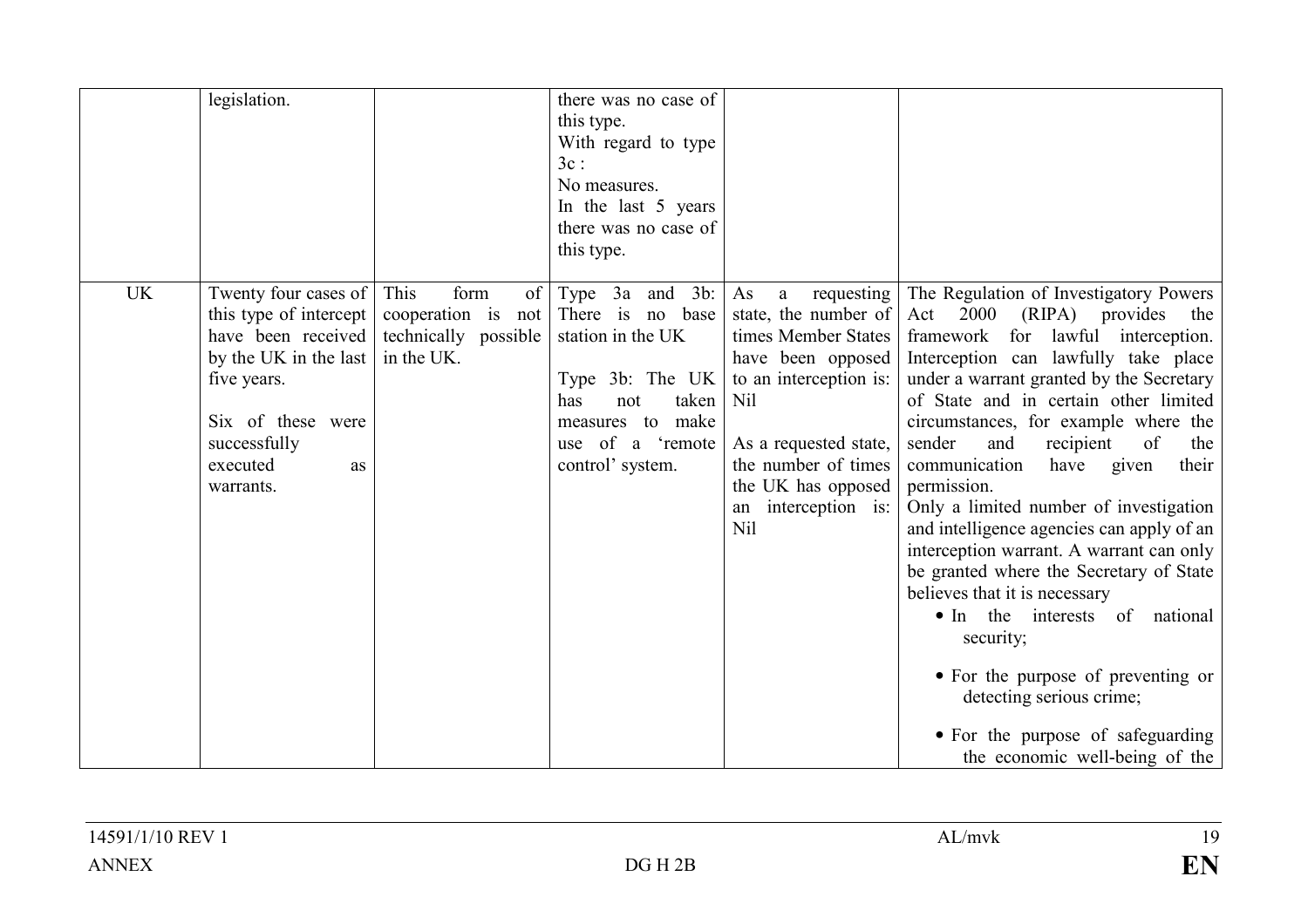|  |  | United Kingdom; or                                                                                                                                                                                                                                                                                                                                                                                                                                                                                              |
|--|--|-----------------------------------------------------------------------------------------------------------------------------------------------------------------------------------------------------------------------------------------------------------------------------------------------------------------------------------------------------------------------------------------------------------------------------------------------------------------------------------------------------------------|
|  |  | • Similar<br>circumstances<br>for<br>preventing/detecting<br>serious<br>crime under an international<br>mutual assistance agreement.                                                                                                                                                                                                                                                                                                                                                                            |
|  |  | The conduct authorised by the warrant<br>must also be proportionate to what is<br>sought to be achieved.                                                                                                                                                                                                                                                                                                                                                                                                        |
|  |  | Under section 17 of RIPA intercept<br>product, save for some exceptions,<br>cannot be used as evidence. Furthermore<br>it is an offence under s19 of RIPA to<br>disclose the existence and contents of a<br>particular<br>interception<br>warrant.<br>Therefore, as with the 2000 MLA<br>Convention, the UK would not use the<br>EIO to request intercept as it could not<br>be used as evidence.<br>The UK<br>Government is committed to seeking a<br>practical way to allow the use of<br>intercept in court. |
|  |  | Where the UK was asked by a Member<br>State to carry out interception (under the<br>2000 MLA Convention) that was<br>consistent with national law, the UK<br>would supply intercept product that<br>could be used as evidence. But if<br>intercept product has already been<br>collected for UK intelligence purposes                                                                                                                                                                                           |